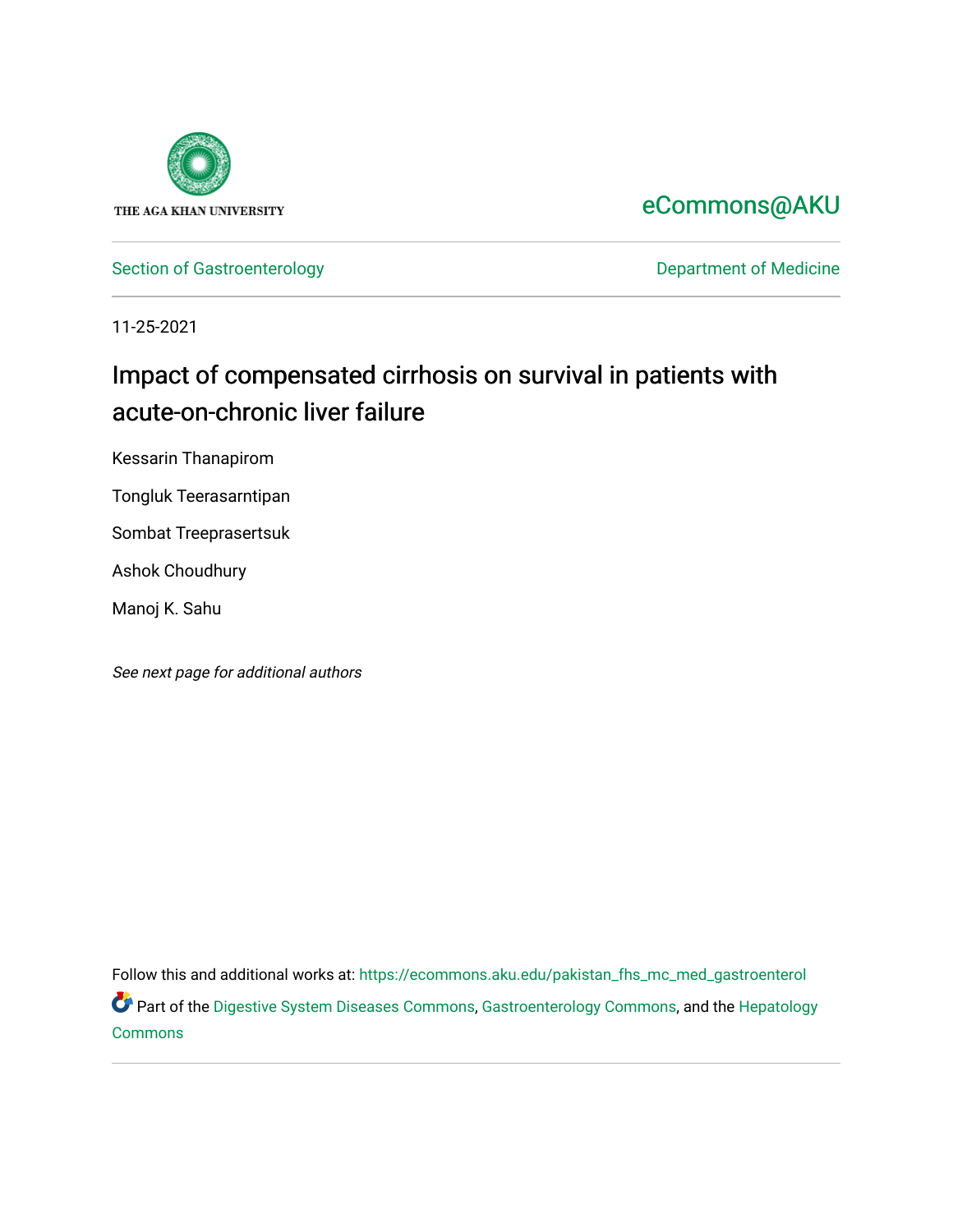## Authors

Kessarin Thanapirom, Tongluk Teerasarntipan, Sombat Treeprasertsuk, Ashok Choudhury, Manoj K. Sahu, Rakhi Maiwall, Viniyendra Pamecha, Richard Moreau, Saeed Hamid, and Amna Subhan Butt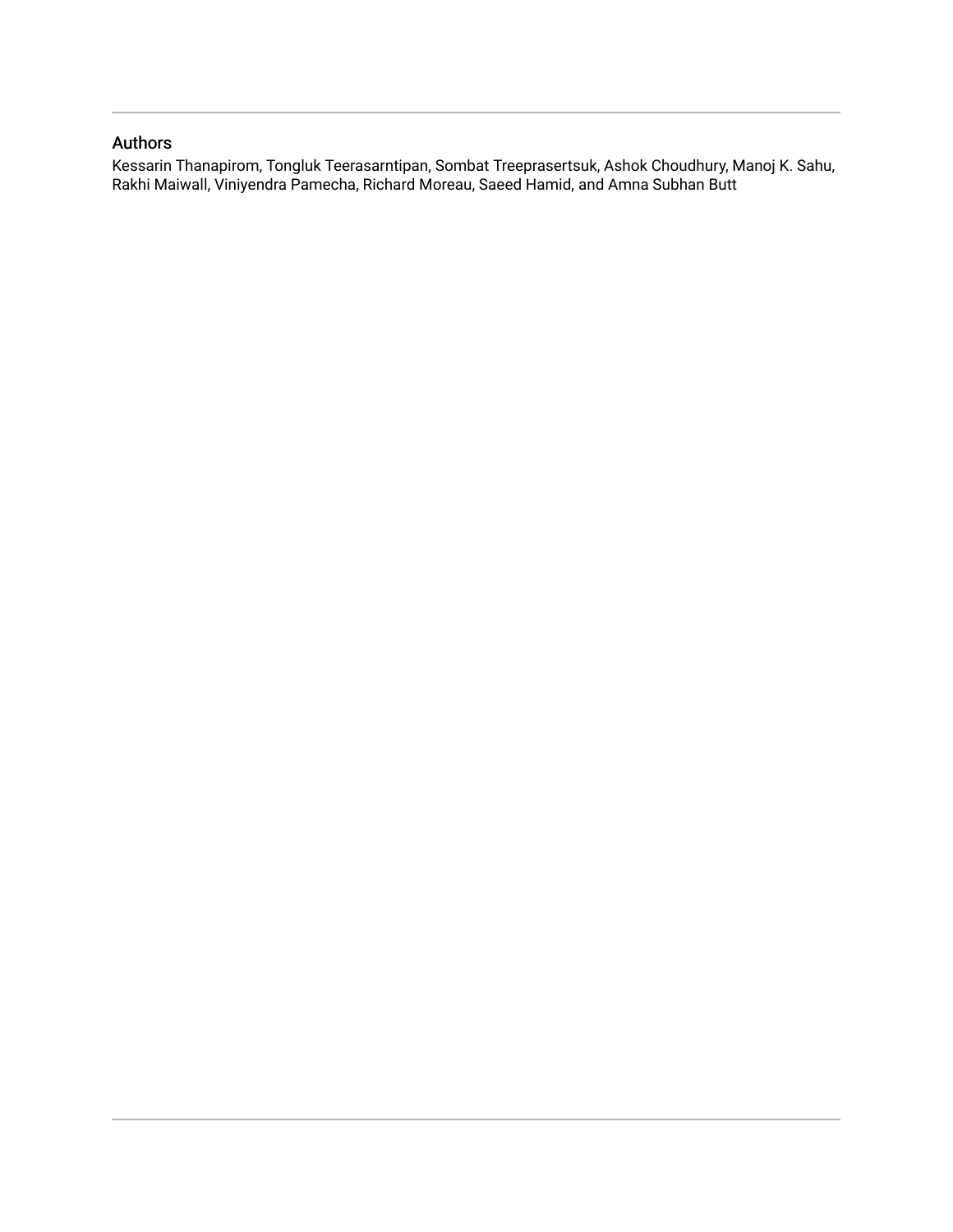#### **ORIGINAL ARTICLE**



## **Impact of compensated cirrhosis on survival in patients with acute‑on‑chronic liver failure**

Kessarin Thanapirom<sup>1,2</sup> [·](http://orcid.org/0000-0001-6459-8329) Tongluk Teerasarntipan<sup>1</sup> · Sombat Treeprasertsuk<sup>1</sup> • Ashok Choudhury<sup>3</sup> · Manoj K. Sahu<sup>4</sup> · Rakhi Maiwall<sup>5</sup> · Viniyendra Pamecha<sup>6</sup> · Richard Moreau<sup>7,8,9,10</sup> · Mamun Al Mahtab<sup>11</sup> · Yogesh Kumar Chawla<sup>12</sup> · Harshad Devarbhavi<sup>13</sup> · Chen Yu<sup>14</sup> · Qin Ning<sup>15</sup> · Deepak Amarapurkar<sup>16</sup> · Chundamannil E. Eapen<sup>17</sup> · Saeed Sadiq Hamid<sup>18</sup> · Amna Subhan Butt<sup>18</sup> · Dong Joon Kim<sup>19</sup> · Guan H. Lee<sup>20</sup> · Ajit Sood<sup>21</sup> · Laurentious A. Lesmana<sup>22</sup> · Zaigham Abbas<sup>23</sup> · Gamal Shiha<sup>24</sup> · Diana A. Payawal<sup>25</sup> · Man-Fung Yuen<sup>26</sup> · **Albert Chan26 · George Lau27 · Jidong Jia28 · Salimur Rahman11 · Barjesh C. Sharma29,30 · Osamu Yokosuka31 · Shiv Kumar Sarin32 · The APASL ACLF Working Party**

Received: 24 August 2021 / Accepted: 24 October 2021 © The Author(s) 2021

#### **Abstract**

**Background and aims** Acute-on-chronic liver failure (ACLF) is considered a main prognostic event in patients with chronic liver disease (CLD). We analyzed the 28-day and 90-day mortality in ACLF patients with or without underlying cirrhosis enrolled in the ACLF Research Consortium (AARC) database.

**Methods** A total of 1,621 patients were prospectively enrolled and 637 (39.3%) of these patients had cirrhosis. Baseline characteristics, complications and mortality were compared between patients with and without cirrhosis.

**Results** Alcohol consumption was more common in cirrhosis than non-cirrhosis (66.4% vs. 44.2%,  $p < 0.0001$ ), while nonalcoholic fatty liver disease/cryptogenic CLD (10.9% vs 5.8%, *p*<0.0001) and chronic HBV reactivation (18.8% vs 11.8%, *p*<0.0001) were more common in non-cirrhosis. Only 0.8% of patients underwent liver transplantation. Overall, 28-day and 90-day mortality rates were 39.3% and 49.9%, respectively. Patients with cirrhosis had a greater chance of survival compared to those without cirrhosis both at 28-day (HR = 0.48; 95% CI 0.36–0.63,  $p < 0.0001$ ) and 90-day (HR = 0.56; 95% CI 0.43–0.72, *p*<0.0001), respectively. In alcohol CLD, non-cirrhosis patients had a higher 28-day (49.9% vs. 23.6%,  $p$ <0.001) and 90-day (58.4% vs. 35.2%,  $p$ <0.001) mortality rate than cirrhosis patients. ACLF patients with cirrhosis had longer mean survival than non-cirrhosis patients (25.5 vs. 18.8 days at 28-day and 65.2 vs. 41.2 days at 90-day). Exaggerated systemic infammation might be the reason why non-cirrhosis patients had a poorer prognosis than those with cirrhosis after ACLF had occurred.

**Conclusions** The 28-day and 90-day mortality rates of ACLF patients without cirrhosis were signifcantly higher than those with cirrhosis in alcoholic CLD. The presence of cirrhosis and its stage should be evaluated at baseline to guide for management. Thai Clinical Trials Registry, TCTR20191226002.

**Keywords** Cirrhosis · Acute-on-chronic liver failure · Mortality · Prognosis · Chronic liver disease · Liver injury

## **Introduction**

Acute-on-chronic liver failure (ACLF) is a distinct syndrome that is described in patients with chronic liver disease (CLD) who have acute deterioration of liver function after precipitated by certain factors and results in severe hepatic

 $\boxtimes$  Sombat Treeprasertsuk battan5410@gmail.com dysfunction with or without extra-hepatic organ failure, which leads to high short-term mortality [\[1](#page-11-0)]. The prevalence of ACLF is increasing and varies between 23 and 74% in hospitalized cirrhotic patients [[1\]](#page-11-0). ACLF consumes numerous healthcare resources and poses a fnancial burden with unsatisfactory treatment outcomes [\[7–](#page-11-1)[9\]](#page-11-2). Ideally, intensive management and monitoring should be given for all ACLF patients; nonetheless, many factors in the real world limit us from providing intensive care to every patient. Patient selection and allocation of appropriate treatments according

Extended author information available on the last page of the article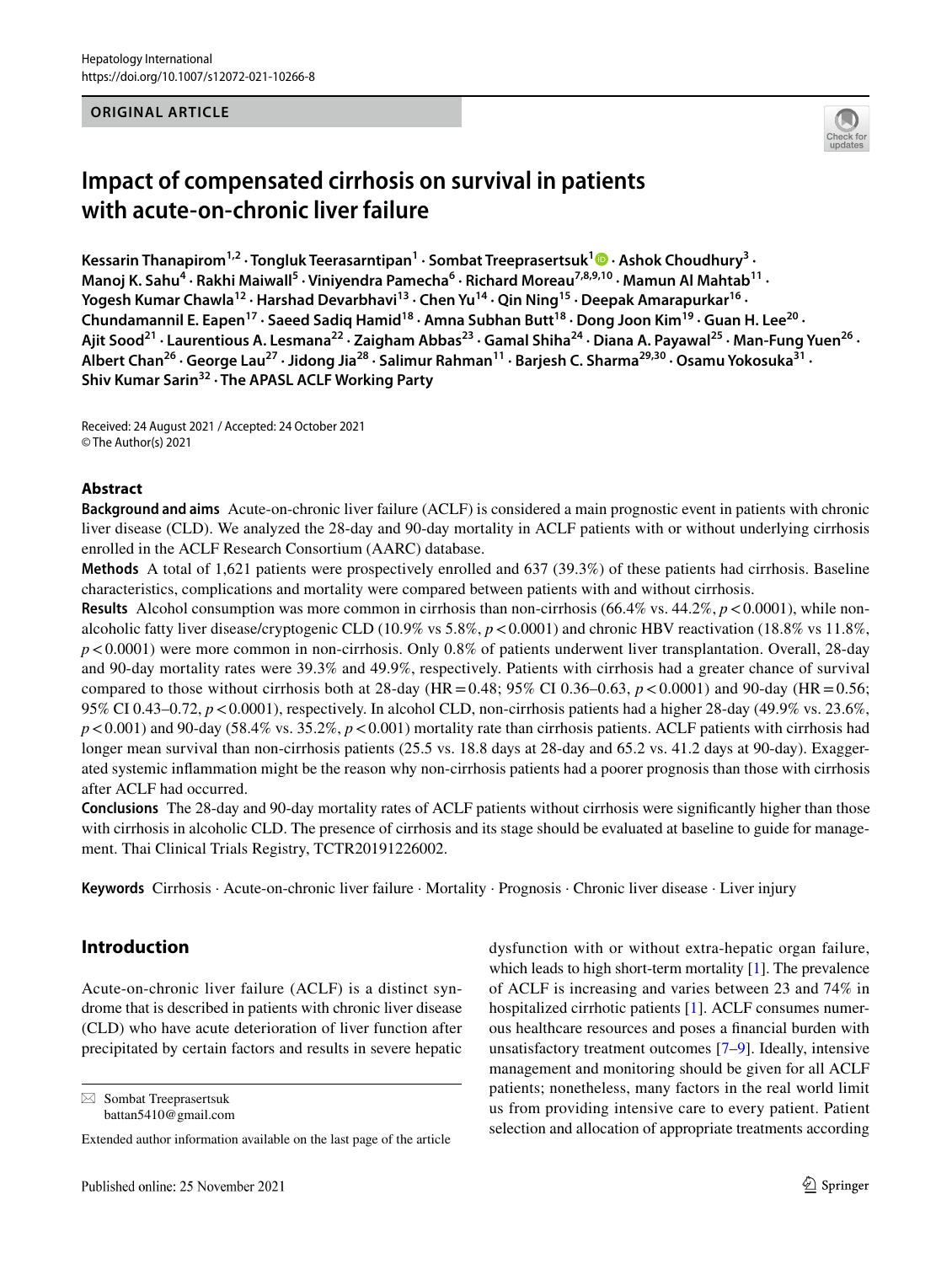to the disease severity and prognosis are some of the most efective strategies to achieve good treatment outcomes, especially in situations of limited resources. Therefore, to select suitable patients, adequate prognostic predictors are essential.

A number of literatures have tried to identify factors that could be utilized as prognostic predictors. Unfortunately, results from various studies are inconsistent and cannot be concluded. The CLIF-SOFA score, based on the types and number of organ failure, is regarded as the best tool for diagnostic accuracy to predict ACLF mortality [\[2](#page-11-3), [3](#page-11-4)]. However, this score was developed on the basis of clinical presentation and complications after ACLF has occurred. In contrast, the pre-ACLF status of liver histology and function are not included in the consideration. An original study enrolling patients was carried out with cirrhosis cases only, but it was later extrapolated to apply with any CLD patients, which shows that the efects of cirrhosis on the prognosis ACLF has not been well studied.

In the initial ACLF defnitions, European Association for the Study of the Liver (EASL) and the American Association for the Study of Liver Disease (AASLD), emphasized only patients with cirrhosis. In contrast, the Asia Pacifc Association for the Study of the Liver (APASL) defnition included both cirrhosis and non-cirrhosis patients. The APASL ACLF Research Consortium (AARC) data demonstrated that non-cirrhotic CLD patients with ACLF have a high 4-week mortality rate (above 33%) [[4\]](#page-11-5). Taking this into account, the World Gastroenterology Organization (WGO) consensus included patients with or without cirrhosis in their defnition of CLD underlying ACLF [\[5](#page-11-6)]. There are several evidences which show that even in the absence of cirrhosis, CLD patients who develop ACLF have a poor prognosis. In fact, even in the subsequent reports from the CANONIC study, the patients with cirrhosis were reported to be doing better than the non-cirrhosis. There is, however, limited information on the infuence of the baseline degree of portal hypertension and CLD on the severity and outcome of the patients who have sufered acute decompensation. There are also very few studies that have primarily evaluated the presence or absence of cirrhosis on the outcome of patients with ACLF. The present study was undertaken to analyze the prospectively collected data from the AARC database to assess the 28-day and 90-day mortality rate of ACLF patients with respect to the presence of underlying cirrhosis.

On behalf of the APASL ACLF Research Consortium (AARC) (detailed information is made available at [http://](http://www.aclf.in/)

## **Patients and methods**

#### **Study design**

[www.aclf.in/](http://www.aclf.in/)), we prospectively collected information from the hospitalized patients. The study period was from October 2009 to April 2016. All adult patients age above 18 years who were hospitalized from the emergency room or outpatient clinical due to having ACLF, were included in the study. Liver cirrhosis was diagnosed based on the radiological imaging fndings of liver nodularity and/or portal hypertension. Histopathological study was performed in selected cases. A diagnosis of ACLF was defned according to the APASL criteria: jaundice (serum bilirubin≥5 mg/dl) and coagulopathy (INR  $\geq$  1.5 or prothrombin activity < 40%), followed by ascites and/or encephalopathy within 4 weeks in patients with prior diagnosed or undiagnosed chronic liver disease or cirrhosis [[4,](#page-11-5) [6\]](#page-11-7). Patients with any of the following; decompensated cirrhosis, concomitant malignancy, pregnancy, severe comorbidities (such as severe neurological deficit, poor cardiac function, chronic lung disease that limits activity in daily life, uncontrolled autoimmune diseases, etc.), chronic kidney disease, and currently received immunosuppressant, were excluded from the study.

Patients with ACLF were investigated to determine the precipitating cause, etiology of liver disease, and severity of hepatic decompensation at the time of presentation. Standard medical care and management of organ dysfunction and failure were provided to every patient. The course of the patients and the fnal outcome were analyzed till 90 days. At the end of the study, all parameters were compared between groups of ACLF with and without cirrhosis. Statistical analyses were performed by authors who were not involved in data collection or treatment.

This study was reviewed and approved by the Institutional Review Board of the Faculty of Medicine, Chulalongkorn University (IRB No. 330/59). This study was registered in the Thai Clinical Trials Registry, ID TCTR20191226002. All authors had access to the study data, and they reviewed and approved the fnal manuscript.

#### **Statistical analysis**

Categorical variables were described as counts and percentages and were compared using Fisher's exact test. Continuous variables were demonstrated as means and standard deviations. The independent sample t-test and Mann–Whitney (Wilcoxon rank) test were used to compare groups with and without normal distribution. Primary and secondary outcomes were 28-day and 90-day mortality rates. Kaplan–Meier method was used in survival analysis. The log-rank (Mantel-Cox) test was used to evaluate survival of cirrhosis and non-cirrhosis groups, which followed a Chisquare distribution. Crude analysis was demonstrated by the Kaplan–Meier curves and compared by the mean survival time between each group. Multivariate analysis by Cox regression was performed to assess the relationship between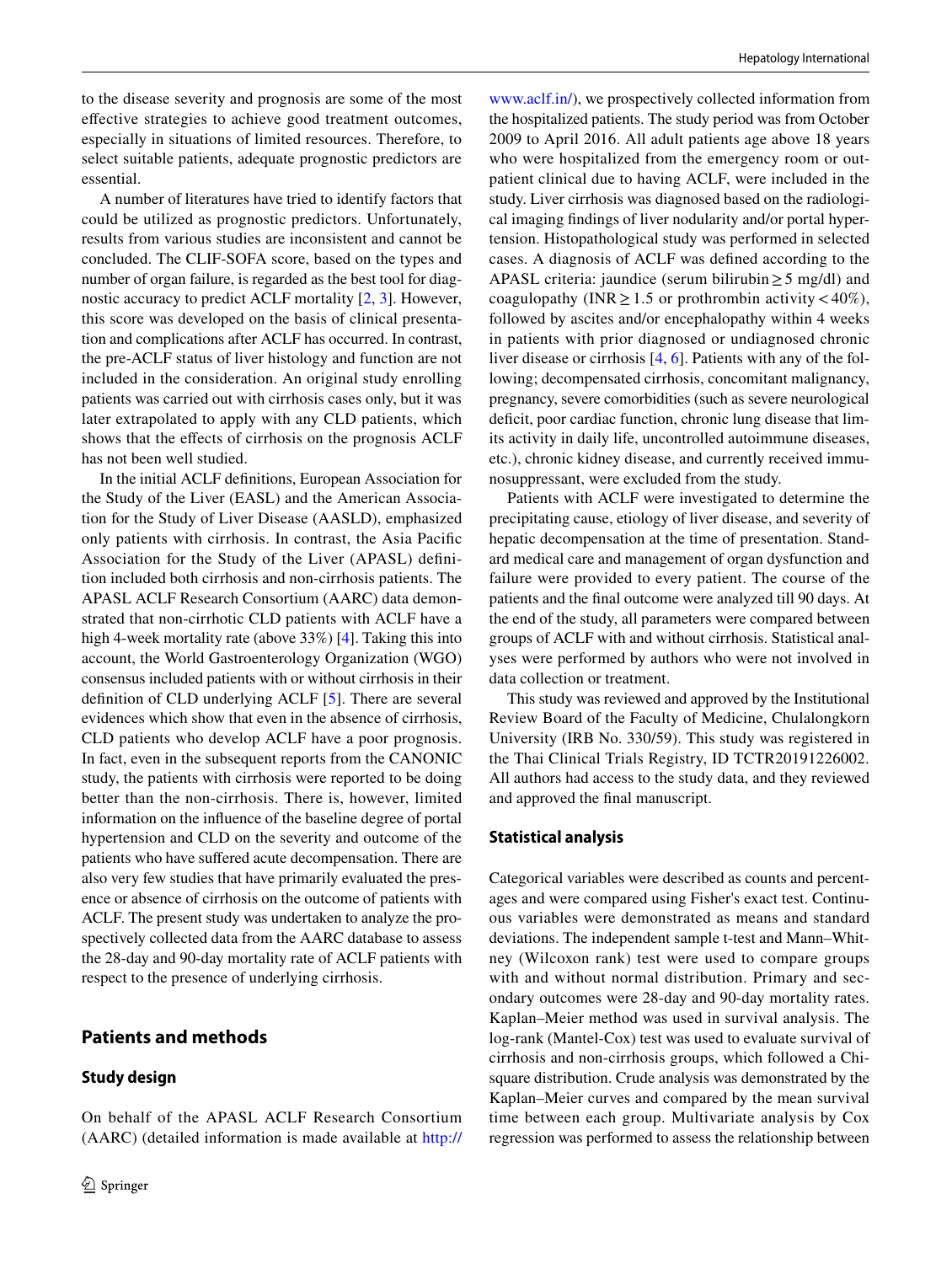potential factors that might afect mortality. The parameters in the multivariate analyses were considered by two types according to the onset of ACLF development; (1) pre-ACLF parameters including age, sex, CLD etiologies and precipitating factors, and (2) post-ACLF parameters including the initial laboratory profles, CTP and MELD scores, the presence of hepatic encephalopathy, ascites and number of organ failure. The Hazard ratio was used to estimate the direction and degree of each variable to the prognosis of ACLF at the 28-day and 90-day periods.

#### **Results**

Strengthening the Reporting of Observational Studies in Epidemiology (STROBE) fowchart of patient enrolment is shown in Fig. [1](#page-4-0). A total of 1621 hospitalized ACLF patients were enrolled in the study; 1405 of them were male (86.7%) with a mean age of  $44.6 \pm 11.8$  years. Alcohol consumption, followed by hepatitis B virus (HBV) infection and reactivation, seemed to be a major health issue because prevalence was by far more common than other factors in terms of both underlying and precipitating factors. HBV, hepatitis E virus (HEV) reactivation, and drug-induced liver injury as causes of liver decompensation were frequently found in our study, while these were considered uncommon in western countries. The mean baseline MELD and CTP scores were  $29 \pm 7$ and  $12 \pm 1.5$ , respectively. Most patients (88.8%) had one or two major organ dysfunctions on admission. The most frequent organ failures were liver (79.8%), coagulation (35.3%), and renal (23.2%). The average length of hospital stay was  $17.5 \pm 14.1$  days. The overall 28-day and 90-day mortality rate were 39.3% and 49.9%, respectively (Table [1](#page-5-0)). The average age in the non-cirrhosis CLD group was statistically higher than cirrhosis CLD group, but was not significant.



<span id="page-4-0"></span>**Fig. 1** The Strengthening the Reporting of Observational Studies in Epidemiology (STROBE) fowchart of patient enrolment

The proportion of males was higher in the cirrhosis patients than the non-cirrhosis patients.

#### **Infuence of each etiology of underlying CLD**

Alcohol consumption shared a greater number in cirrhosis than non-cirrhosis in terms of both CLD etiology (66.4% vs. 44.2%, *p*<0.0001) and liver insult (63.0% vs. 38.8%, *p*<0.0001). Regarding cryptogenic CLD cases, they were more common in non-cirrhosis than cirrhosis (10.9% vs. 5.8%, *p*<0.0001). In addition, chronic HBV infection and reactivation was signifcantly more common in non-cirrhosis than cirrhosis (18.8% vs. 11.8%,  $p < 0.0001$ ).

Baseline hematological fndings (hemoglobin, white cell count (WBC), and platelet count) and total bilirubin level from both groups were similar. Non-cirrhosis CLD patients had a statistically higher level of serum sodium, creatinine, albumin, alanine aminotransferase, and INR than cirrhosis CLD patients. Baseline CTP and MELD scores were signifcantly higher in non-cirrhosis than cirrhosis group  $(12.0 \pm 1.6 \text{ vs } 11.5 \pm 11.4, p < 0.0001, \text{ for CTP scores and})$  $30.0 \pm 7.5$  vs  $28.6 \pm 6.2$ ,  $p = 0.001$ , for MELD scores).

#### **Organ failures**

Most patients had single organ failure (41.3% in cirrhosis and 33.7% in non-cirrhosis patients), multiple organ failure was more common in non-cirrhosis group (32.4% and 16.8% of patients had two and three organ failure, respectively). Liver failure was the most common type of organ failure in patients with cirrhosis (79.3%) and non-cirrhosis (80.2%). In contrast, cerebral failure was the most common extra-hepatic organ failure in those with cirrhosis (38.9%) and non-cirrhosis (51.9%). ACLF patients without cirrhosis had more proportion of cerebral, coagulation, renal and circulatory failure compared to those with cirrhosis (Table [1\)](#page-5-0). The proportion of respiratory failure in patients with non-cirrhosis was less than cirrhosis (8.1% vs. 22.6%,  $p < 0.0001$ ).

#### **Mortality**

Only 0.8% of patients underwent liver transplantation. Overall, 28-day and 90-day mortality rates were 39.3% and 49.9%, respectively. Non-cirrhosis patients had a signifcantly higher mortality rate than cirrhosis patients, both at day 28 (47.6% vs. 26.5%, *p*<0.0001) and day 90 (57.3% vs. 38.5%, *p* < 0.0001) (Table [2](#page-6-0)). However, concerning etiologies of CLD, only non-cirrhotic patients with alcoholic and cryptogenic liver disease had a significantly higher 28-day and 90-day mortality than cirrhotic patients (Table [2\)](#page-6-0). In contrast, the mortality rate was not signifcantly diferent between both groups of patients in HBV, hepatitis C virus (HCV), and non-alcoholic fatty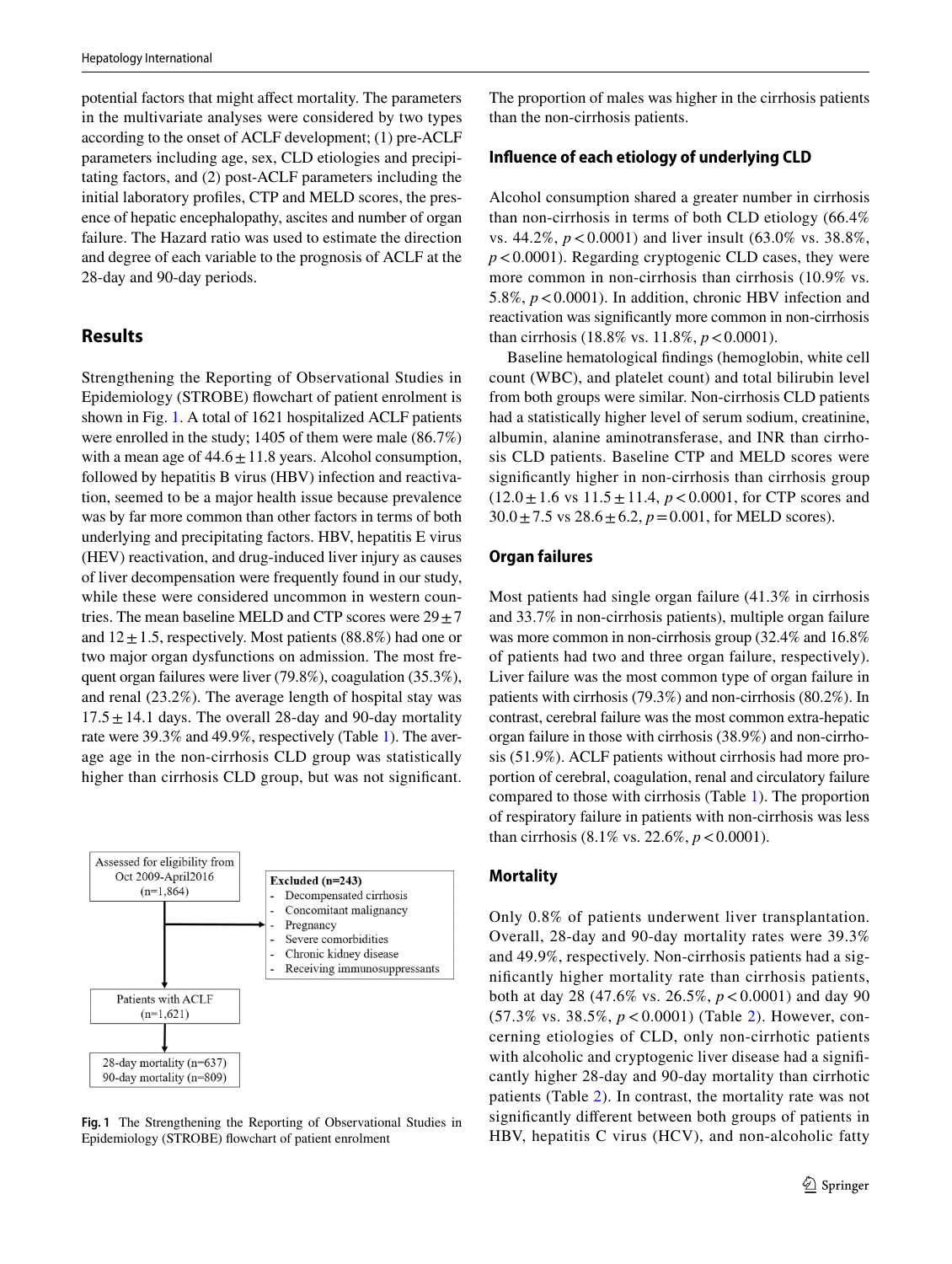<span id="page-5-0"></span>**Table 1** Baseline characteristics of patients with acute-on-chronic liver failure

| Characteristics                    | Overall $(n=1,621)$ | Cirrhosis $(n=637)$ | Non-cirrhosis $(n=984)$ | $p$ -value |  |
|------------------------------------|---------------------|---------------------|-------------------------|------------|--|
| Age (years)                        | $44.0 \pm 11.9$     | $44.0 \pm 10.7$     | $45.0 \pm 12.5$         | 0.040      |  |
| Male, $n$ $(\%)$                   | 1,405 (86.7%)       | 576 (90.4%)         | 829 (84.2%)             | < 0.0001   |  |
| CLD etiologies                     | $N = 1460$          | $N = 631$           | $N = 829$               |            |  |
| Alcohol                            | 858 (58.8%)         | 423 (67.0%)         | 435 (52.5%)             | < 0.0001   |  |
| <b>HBV</b>                         | 274 (18.8%)         | 98 (15.5%)          | 176 (21.2%)             | 0.007      |  |
| <b>HCV</b>                         | 42 (2.9%)           | 10(1.6%)            | $32(3.9\%)$             | 0.011      |  |
| <b>NASH</b>                        | 81 (5.5%)           | 37 (5.9%)           | 44 (5.3%)               | 0.646      |  |
| Cryptogenic                        | 144 (9.9%)          | 37 (5.9%)           | 107 (12.9%)             | < 0.0001   |  |
| Other causes <sup>a</sup>          | 61 $(4.2%)$         | 26 (4.1%)           | 35 (4.2%)               | 1.000      |  |
| Acute insults                      | $N = 1525$          | $N = 607$           | $N = 918$               |            |  |
| Alcohol                            | 783 (51.3%)         | 382 (62.9%)         | 401 (43.7%)             | < 0.0001   |  |
| HBV reactivation                   | 260 (17.0%)         | 75 (12.4%)          | 185 (20.2%)             | < 0.0001   |  |
| Drug-induced                       | 126 (8.3%)          | 46 (7.6%)           | 80 (8.7%)               | 0.449      |  |
| Acute HEV                          | 62 $(4.1\%)$        | 28 (4.6%)           | 34 (3.7%)               | 0.427      |  |
| Other viral hepatitis              | 68 (4.5%)           | 24 (4.0%)           | 44 (4.8%)               | 0.527      |  |
| Infection-related                  | $30(2.0\%)$         | $0(0\%)$            | 30(3.3%)                | < 0.0001   |  |
| Autoimmune hepatitis               | 48 (3.1%)           | 21 (3.5%)           | 27(2.9%)                | 0.653      |  |
| Other causes <sup>b</sup>          | $16(1.0\%)$         | $3(0.5\%)$          | $13(1.4\%)$             | 0.122      |  |
| Cryptogenic                        | 68 (4.5%)           | 21 (3.5%)           | 47 (5.1%)               | 0.130      |  |
| CTP score on admission             | $11.8 \pm 1.5$      | $11.5 \pm 1.4$      | $12.0 \pm 1.6$          | < 0.0001   |  |
| MELD score on admission            | $29.3 \pm 7.1$      | $28.6 \pm 6.2$      | $30.0 \pm 7.5$          | 0.001      |  |
| Number of organs failure           | $1.68 \pm 1.1$      | $1.6 \pm 1.0$       | $1.7 \pm 1.0$           | 0.001      |  |
| No organ failure                   | 182 (11.2%)         | 74 (11.6%)          | 108 (11.0%)             |            |  |
| One organ failure                  | 595 (36.7%)         | 263 (41.3%)         | 332 (33.7%)             |            |  |
| Two organ failure                  | 505 (31.2%)         | 186 (29.2%)         | 319 (32.4%)             |            |  |
| Three organ failure                | 256 (15.8%)         | 91 (14.3%)          | 165 (16.8%)             |            |  |
| Four organ failure                 | 70 (4.3%)           | $20(3.1\%)$         | 50 (5.1%)               |            |  |
| Five organ failure                 | 12(0.7%)            | 3(0.5%)             | $9(0.9\%)$              |            |  |
| Six organ failure                  | $1(0.1\%)$          | $0(0\%)$            | $1(0.1\%)$              |            |  |
| Specific organs failure            |                     |                     |                         |            |  |
| Hepatic encephalopathy             | 759 (46.8%)         | 248 (38.9%)         | 511 (51.9%)             | < 0.0001   |  |
| Coagulation                        | 573 (35.3%)         | 173 (27.2%)         | 400 (40.7%)             | < 0.0001   |  |
| Renal                              | 376 (23.2%)         | $106(16.6\%)$       | 270 (27.4%)             | < 0.0001   |  |
| Circulatory                        | 60 (3.7%)           | 16(2.5%)            | 44 (4.5%)               | 0.004      |  |
| Respiratory                        | 224 (13.8%)         | 144 (22.6%)         | 80 (8.1%)               | < 0.0001   |  |
| Liver failure                      | 1294 (79.8%)        | 505 (79.3%)         | 789 (80.2%)             | 0.660      |  |
| <b>Baseline</b> laboratories       |                     |                     |                         |            |  |
| Hemoglobin, g/dL                   | $10.6 \pm 2.2$      | $10.6 \pm 2.1$      | $10.5 \pm 2.4$          | 0.756      |  |
| WBC count, $10^9$ /L               | $14.3 \pm 9.3$      | $14.1\pm9.0$        | $14.4 \pm 9.5$          | 0.646      |  |
| Platelet count, 10 <sup>9</sup> /L | $145.8 \pm 89.4$    | $147.8 \pm 91.0$    | $144.5 \pm 88.4$        | 0.470      |  |
| Serum sodium, mEq/L                | $131.0 \pm 8.1$     | $130.0 \pm 7.0$     | $132.0 \pm 8.6$         | < 0.0001   |  |
| Creatinine, mg/dL                  | $1.6 \pm 1.6$       | $1.3 \pm 1.2$       | $1.8 \pm 1.7$           | < 0.0001   |  |
| Total bilirubin, mg/dL             | $21.5 \pm 9.8$      | $21.5 \pm 9.9$      | $21.6 \pm 9.8$          | 0.817      |  |
| Albumin, g/dL                      | $2.3 \pm 0.7$       | $2.2 \pm 0.6$       | $2.4 \pm 0.7$           | < 0.0001   |  |
| ALT, U/L                           | $203.5 \pm 454.5$   | $126.0 \pm 257.0$   | $254.0 \pm 541.0$       | < 0.0001   |  |
| <b>INR</b>                         | $2.6 \pm 1.2$       | $2.3 \pm 0.8$       | $2.7 \pm 1.3$           | < 0.0001   |  |
| Length of hospital stay (days)     | $17.5 \pm 14.1$     | $18.0 \pm 14.2$     | $17.2 \pm 14.0$         | 0.243      |  |
| Mortality rate                     |                     |                     |                         |            |  |
| 28-days                            | 637 (39.3%)         | 169 (26.5%)         | 468 (47.6%)             | < 0.0001   |  |
| 90-days                            | 809 (49.9%)         | 245 (38.5%)         | 564 (57.3%)             | < 0.0001   |  |
|                                    |                     |                     |                         |            |  |

*ALT* alanine aminotransferase, *CLD* chronic liver disease, *CTP* Child-Turcotte-Pugh score, *HE* hepatic encephalopathy, *HCV* hepatitis C virus, HEV; hepatitis E virus, *INR* international normalized ratio, *MELD* model for end-stage liver disease, *WBC* white blood cell count

<sup>a</sup> Autoimmune hepatitis, primary biliary cholangitis, Wilsons disease and cholestatic liver diseases

<sup>b</sup>Viral hepatitis (HAV, HDV, HEV, EBV), autoimmune hepatitis, acute Wilsons disease, infection-induced (sepsis, spontaneous bacterial peritonitis, malaria, leptospirosis) and post-surgery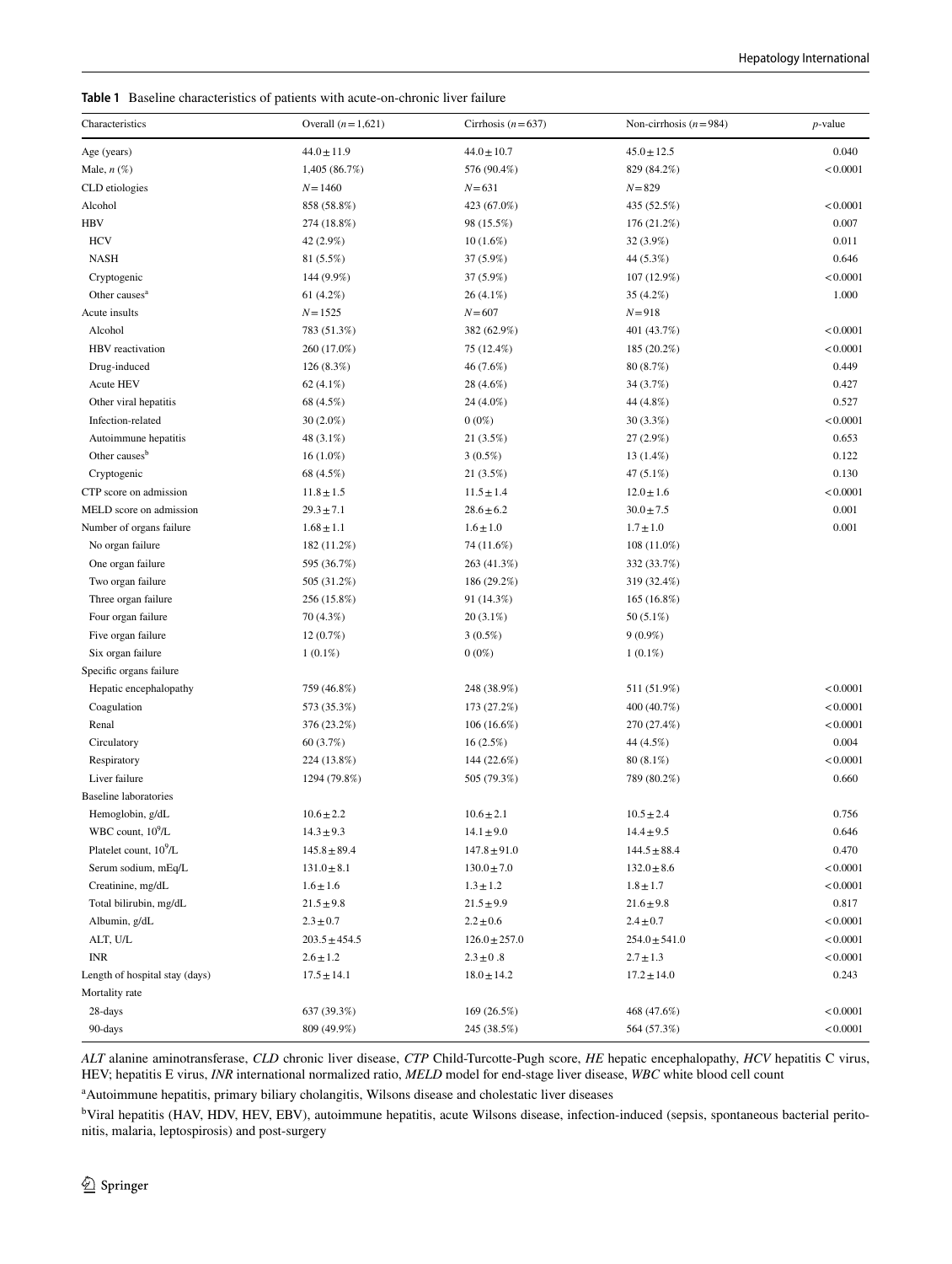liver disease (NAFLD). In alcoholic CLD, non-cirrhosis patients had a higher 28-day (49.9% vs  $23.6\%$ ,  $p < 0.001$ ) and 90-day (58.4% vs 35.2%, *p*<0.001) mortality rate than cirrhosis patients. Characteristics of ACLF patients with alcohol-related liver disease with or without cirrhosis were shown in Supplementary Table 1. Non-cirrhotic patients had a higher white blood cell count than cirrhotic patients. In addition, cerebral, coagulation, renal, and circulatory failure and more than two organ failures were more frequently found in ACLF patients without cirrhosis than patients with cirrhosis (Supplementary Table 1).

The survival analyses according to the presence of cirrhosis in alcoholic CLD are demonstrated in Fig. [2](#page-6-1), which confrmed a better prognosis in cirrhosis patients rather than non-cirrhosis. Cirrhotic patients had longer survival than non-cirrhotic patients at both 28-day and 90-day

analyses (25.5 vs. 18.8 days at 28-day evaluation and 65.2 vs. 41.2 days at 90-day evaluation). (Fig. [2](#page-6-1)*p*).

#### **Risk factors for mortality**

The potential risk factors associated with the 28-day and 90-day mortality were analyzed using univariate and multivariate analysis (Tables [3](#page-7-0) and [4\)](#page-8-0). The presence of cirrhosis significantly influenced on mortality at both 28-day and 90-day, with the same trends found from crude analysis by Kaplan–Meier methods. CLD patients with cirrhosis had a greater chance to survive compared to CLD patients without cirrhosis, as demonstrated by the hazard ratio at both 28-days and 90-days were 0.48 (95% CI 0.36–0.63, *p* < 0.0001) and 0.56 (95% CI 0.43–0.72,  $p < 0.0001$ ), respectively. Among the pre-ACLF parameters, age was a variable associated with a poorer

<span id="page-6-0"></span>**Table 2** The 28-day and 90-day mortality rate in ACLF patients with and without cirrhosis

|               | 28-day mortality rate |                                                  |                                  |            | 90-day mortality rate                |                                                                                |                                                                                                          |            |  |
|---------------|-----------------------|--------------------------------------------------|----------------------------------|------------|--------------------------------------|--------------------------------------------------------------------------------|----------------------------------------------------------------------------------------------------------|------------|--|
|               | Cirrhosis             | Non-cirrhosis                                    | OR (95%CI)                       | $p$ -value | Cirrhosis                            | Non-cirrhosis                                                                  | OR (95%CI)                                                                                               | $p$ -value |  |
| Overall       |                       | 26.5% (169/637) 47.6% (468/984) 2.51 (2.02–3.12) |                                  |            |                                      | $\langle 0.001 \ 38.5\% \ (245/637) \ 57.3\% \ (564/984) \ 2.15 \ (1.75-2.63)$ |                                                                                                          | < 0.001    |  |
| ARLD          | 23.6\% (100/423)      |                                                  | 49.9% (217/435) 3.22 (2.40–4.31) |            |                                      |                                                                                | $\langle 0.001 \ 35.2\% \ (149/423) \ 58.4\% \ (254/435) \ 2.58 \ (1.96-3.40) \ \langle 0.001 \ \rangle$ |            |  |
| HBV infection | 39.8% (39/98)         | 38.6% (68/176)                                   | $0.95(0.57-1.58)$                | 0.90       | 46.9% (46/98)                        | 48.9% (86/176)                                                                 | $1.08(0.66 - 1.77)$                                                                                      | 0.80       |  |
| <b>HCV</b>    | $10\%$ (1/10)         | 37.5% (12/32)                                    | $5.40(0.61 - 48.08)$             | 0.10       | $30.0$ non% $(3/10)$ 59.4% $(19/32)$ |                                                                                | $3.41(0.74 - 15.68)0/10$                                                                                 |            |  |
| <b>NASH</b>   | 40.5% (15/37)         | 59.1\% (26/44)                                   | $2.11(0.87 - 5.16)$              |            | $0.10 \quad 67.6\% \; (25/37)$       | $61.4\%$ (27/44)                                                               | $0.76(0.31-1.91)$                                                                                        | 0.56       |  |
| Cryptogenic   | 24.3% (9/37)          | 47.7% (51/107)                                   | $2.83(1.22 - 6.57)$              | 0.01       | 32.4% (12/37)                        | 57.9% (62/107)                                                                 | $2.87(1.31 - 6.31)$                                                                                      | 0.007      |  |
| Other causes  | $19.2\%$ (5/26)       | 47.2% (17/36)                                    | $3.76(1.16-12.16)$               |            | $0.02 \quad 34.6\% \quad (9/26)$     | 63.9% (23/36)                                                                  | $3.34(1.16-9.61)$                                                                                        | 0.02       |  |

*ARLD* alcohol-related liver disease, *HBV* hepatitis B virus, *HCV* hepatitis C virus, *NASH* non-alcoholic steatohepatitis



<span id="page-6-1"></span>**Fig. 2** Survival according to the presence of cirrhosis or non-cirrhosis in patients with ACLF at 28 days and 90 days. **a** Survival curves at 28 days (Log Rank Chi-Square=79.5; *p* <0.0001). **b** Survival curves at 90 days (Log Rank Chi-Square=73.3; *p*<0.0001)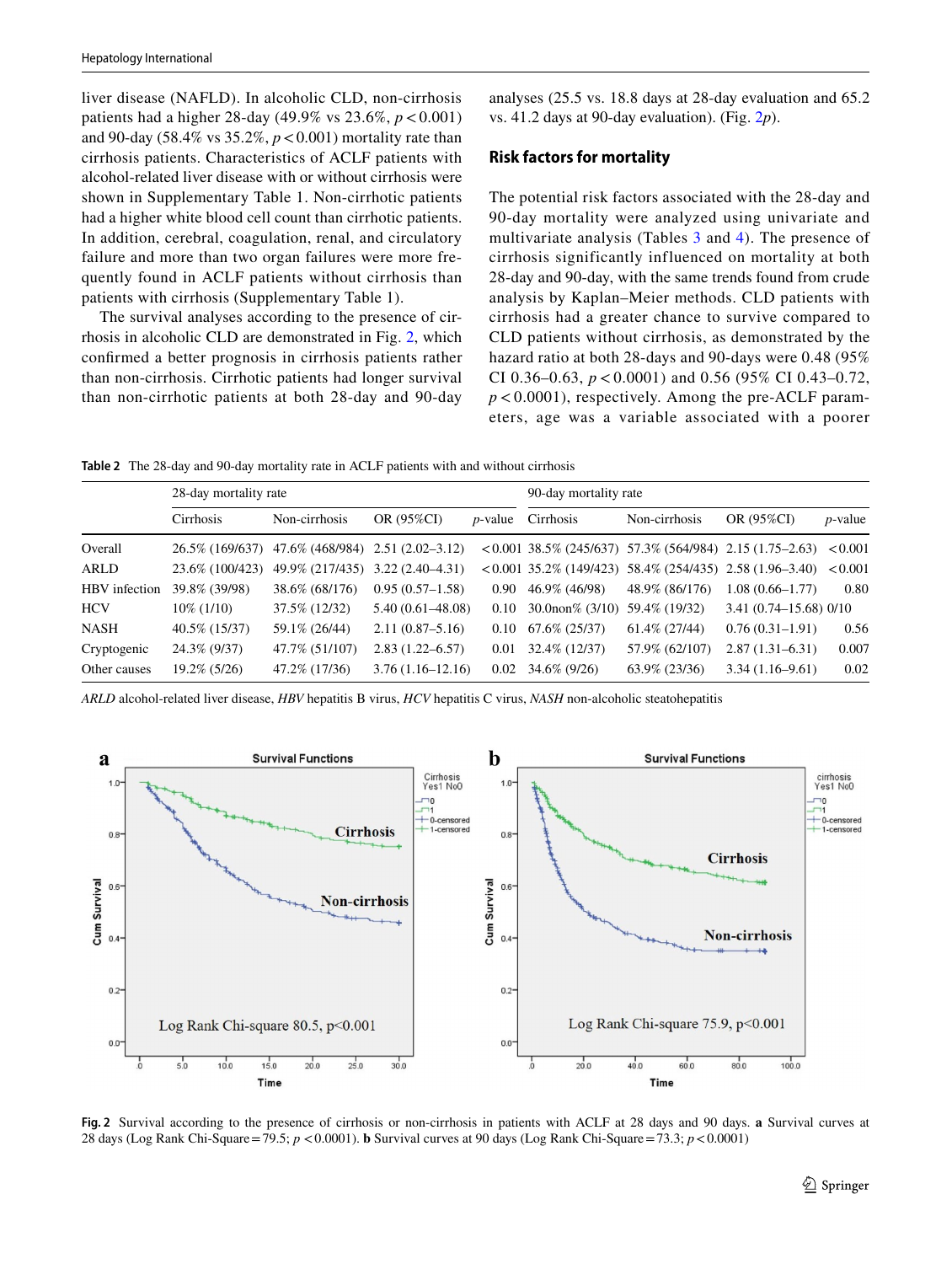prognosis, while acute injury from alcohol was independently associated with lower 28-day mortality. Sex and etiologies of CLD were not independently associated with 28-day and 90-day mortality. Regarding the post-ACLF parameters, defined as parameters presented at the time of ACLF diagnosis, we found that total WBC count, MELD scores, number of organ failures, and baseline hepatic encephalopathy were significantly associated with more significant mortalities at both 28-day and 90-day.

### **Discussion**

This study analyzed the information from the AARC registry, the largest ACLF patients database in the Asia–Pacifc region. In comparison with the previous information published by the APASL in 2014 [[4\]](#page-11-5), the overall 28-day mortality rate decreased from over 50% in the previous analysis to 39.3% in the current study. This might refect an improvement in the quality of care for ACLF patients. In terms of the CLD etiologies and precipitating causes, the trend of prevalence in each factor was similar to the study in 2014, but these difered from the frst evaluation in 2009. HBV infection was the most common cause of CLD, and HBV

reactivation was the most common precipitating factor in 2009. HBV prevalence was predominately found among Asian countries, whereas alcohol-related complications were the major contributing factor at both acute and chronic liver injury in Western countries [\[7](#page-11-1)]. The current analysis showed that alcohol consumption surpassed others to become the major cause of CLD and liver injury, while HBV-related complications dropped to second rank (Table [1](#page-5-0)). It should be noted that the prevalence of NAFLD from our study was much increased. Furthermore, the incidence of NAFLD might be under-detected because the burnt-out NASH might be misdiagnosed as cryptogenic [[4](#page-11-5)]. Based on these situations, it might be predicted that according to the westernization of lifestyle of the Asian people and the signifcant changes in dietary habits, the incidence of CLD and ACLF would exponentially increase, and NAFLD might be one of the contributing factors for these epidemiological shifts in CLD etiologies. Changing trends were not only discovered in the Asia–Pacifc region but also observed globally [\[8](#page-11-8), [9](#page-11-2)].

Several variables that infuence ACLF prognosis has been discovered; however, there were conficting associations between each parameter to the outcome. Apart from the presence of cirrhosis, aging and acute insult from alcohol were the pre-ACLF factors that infuence ACLF mortality,

| Variables                                 | Univariate analysis |              |               | Multivariate analysis |              |               |  |
|-------------------------------------------|---------------------|--------------|---------------|-----------------------|--------------|---------------|--|
|                                           | $p$ -value          | Hazard ratio | 95% CI        | $p$ -value            | Hazard ratio | 95% CI        |  |
| Presence of cirrhosis                     | < 0.0001            | 0.56         | $0.46 - 0.69$ | < 0.001               | 0.48         | $0.36 - 0.63$ |  |
| Age                                       | 0.02                | 1.01         | $1.00 - 1.02$ | 0.09                  | 1.01         | $1.00 - 1.02$ |  |
| Male sex                                  | 0.88                | 0.98         | $0.72 - 1.34$ |                       |              |               |  |
| Acute insult (Alcohol vs.<br>non-alcohol) | 0.02                | 0.79         | $0.65 - 0.97$ | 0.04                  | 0.75         | $0.56 - 0.99$ |  |
| CLD etiologies                            | 0.36                | 1.01         | $0.99 - 1.03$ |                       |              |               |  |
| Hemoglobin                                | 0.10                | 0.96         | $0.92 - 1.01$ |                       |              |               |  |
| <b>WBC</b> count                          | 0.002               | 1.01         | $1.01 - 1.02$ | < 0.001               | 1.03         | $1.02 - 1.05$ |  |
| Platelet count                            | 0.21                | 1.00         | $0.99 - 1.00$ |                       |              |               |  |
| Serum sodium                              | 0.40                | 1.01         | $0.99 - 1.02$ |                       |              |               |  |
| Creatinine                                | 0.21                | 1.04         | $0.98 - 1.10$ |                       |              |               |  |
| Total bilirubin                           | 0.44                | 1.00         | $0.99 - 1.02$ |                       |              |               |  |
| Albumin                                   | 0.48                | 0.94         | $0.79 - 1.12$ |                       |              |               |  |
| <b>ALT</b>                                | 0.05                | 1.00         | 1.000-1.000   |                       |              |               |  |
| <b>INR</b>                                | 0.005               | 1.15         | $1.04 - 1.26$ | 0.99                  | 1.00         | $0.87 - 1.16$ |  |
| CTP scores                                | 0.19                | 1.05         | $0.98 - 1.13$ |                       |              |               |  |
| <b>MELD</b> scores                        | < 0.0001            | 1.07         | $1.04 - 1.09$ | < 0.001<br>1.11       |              | $1.08 - 1.14$ |  |
| Number of organ failure                   | 0.005               | 1.20         | 1.06–1.36     | 0.04                  | 1.21         | $1.01 - 1.44$ |  |
| Presence of ascites                       | 0.08                | 1.41         | $0.96 - 2.08$ |                       |              |               |  |
| Presence of HE <sup>a</sup>               | < 0.0001            | 2.03         | 1.64-2.52     | $< 0.001$ 2.82        |              | $2.16 - 3.67$ |  |

*ALT* alanine aminotransferase, *CLD* chronic liver disease, *CTP* Child-Turcotte-Pugh score, *HE* hepatic encephalopathy, *INR* international normalized ratio, *MELD* model for end-stage liver disease, *WBC* white blood cell count

a Hepatic encephalopathy by any severity

<span id="page-7-0"></span>**Table 3** Univariate and multivariate analysis of factors associated with the 28-day mortality in patients with acuteon-chronic liver failure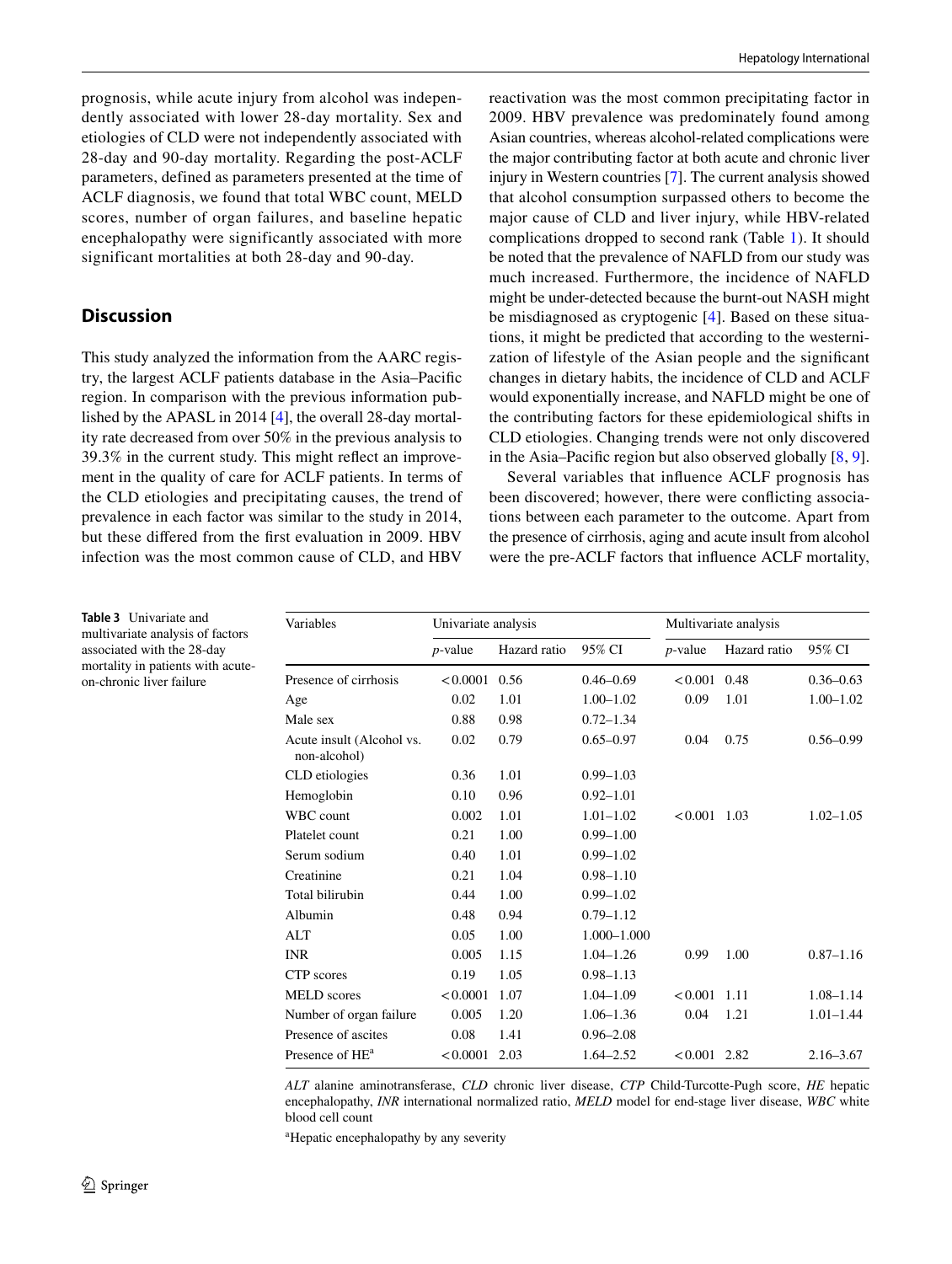<span id="page-8-0"></span>**Table 4** Univariate and multivariate analysis of factors associated with the 90-day mortality in patients with acuteon-chronic liver failure

| Variables                                 | Univariate analysis |              |                 |                       |              |               |  |
|-------------------------------------------|---------------------|--------------|-----------------|-----------------------|--------------|---------------|--|
|                                           |                     |              |                 | Multivariate analysis |              |               |  |
|                                           | $p$ -value          | Hazard ratio | 95% CI          | $p$ -value            | Hazard ratio | 95% CI        |  |
| Presence of cirrhosis                     | $< 0.0001$ 0.61     |              | $0.51 - 0.73$   | $< 0.001$ 0.56        |              | $0.43 - 0.72$ |  |
| Age                                       | 0.001               | 1.01         | $1.01 - 1.02$   | 0.05                  | 1.01         | $1.00 - 1.02$ |  |
| Male sex                                  | 0.97                | 1.01         | $0.77 - 1.32$   |                       |              |               |  |
| Acute insult (Alcohol<br>vs. non-alcohol) | 0.03                | 0.81         | $0.66 - 0.98$   | 0.06                  | 0.76         | $0.58 - 1.01$ |  |
| CLD etiologies                            | 0.39                | 1.01         | $0.99 - 1.03$   |                       |              |               |  |
| Hemoglobin                                | 0.04                | 0.96         | $0.92 - 0.99$   | $0.14$ 0.96           |              | $0.90 - 1.02$ |  |
| WBC count                                 | 0.001               | 1.01         | $1.01 - 1.02$   | 0.001 1.03            |              | $1.01 - 1.05$ |  |
| Platelet count                            | 0.04                | 0.999        | $0.99 - 1.00$   |                       | 0.001 0.998  | 0.996-0.999   |  |
| Serum sodium                              | 0.99                | 1.00         | $0.99 - 1.01$   |                       |              |               |  |
| Creatinine                                | 0.36                | 1.03         | $0.97 - 1.08$   |                       |              |               |  |
| Total bilirubin                           | 0.03                | 1.01         | $1.00 - 1.02$   | 0.02                  | 1.02         | $1.00 - 1.03$ |  |
| Albumin                                   | 0.64                | 0.96         | $0.82 - 1.13$   |                       |              |               |  |
| ALT                                       | 0.08                | 1.00         | $1.000 - 1.000$ |                       |              |               |  |
| <b>INR</b>                                | 0.005               | 1.14         | $1.04 - 1.24$   | 0.85                  | 1.01         | $0.88 - 1.17$ |  |
| CTP scores                                | 0.09                | 1.06         | $0.99 - 1.13$   |                       |              |               |  |
| <b>MELD</b> scores                        | $< 0.0001$ 1.05     |              | $1.03 - 1.08$   | $< 0.001$ 1.07        |              | $1.04 - 1.10$ |  |
| Number of organ failure                   | 0.001               | 1.21         | $1.08 - 1.36$   | 0.002 1.32            |              | $1.11 - 1.57$ |  |
| Presence of ascites                       | 0.07                | 1.38         | $0.98 - 1.94$   |                       |              |               |  |
| Presence of HE <sup>a</sup>               | $< 0.0001$ 1.66     |              | $1.38 - 2.00$   | $< 0.001$ 1.96        |              | $1.52 - 2.52$ |  |

*ALT* alanine aminotransferase, *CLD* chronic liver disease, *CTP* Child-Turcotte-Pugh score, *HE* hepatic encephalopathy, *INR* international normalized ratio, *MELD* model for end-stage liver disease, *WBC* white blood cell count

a Hepatic encephalopathy by any severity

while other parameters, including sex and types of CLD etiologies, which were found potentially related with prognosis by univariate analysis. These parameters were found insignifcant to mortality after being adjusted with the presence of cirrhosis by multivariate analysis. Shi et al. [\[10](#page-11-9)] showed that cirrhotic patients who were injured by non-liver insults, such as bacterial infection, were related with a worse prognosis than liver-related insults, such as alcohol drinking. Shalimar et al. [[11](#page-11-10)] found alcohol and cryptogenic liver insults were independent risk factors to mortality. They also found that HEV CLD patients had a signifcantly better prognosis than other CLD patients. In concordance with the results of most literature, the higher level of post-ACLF parameters in our study including WBC count, MELD scores, the number of organ failures and hepatic encephalopathy were associated with poorer prognosis. The presence of cirrhosis was an independent factor of mortality. However, these parameters were not observed as significant effects by prior literatures and systematic reviews [[11](#page-11-10)[–20](#page-12-0)]. Paradoxical impacts from each variable might be explained by the small sample size and the heterogeneity of the study protocol and ACLF defnition among diferent studies [[12\]](#page-11-11).

The 28-day and 90-day mortality rates in cirrhosis patients were significantly lower than in non-cirrhosis

patients. Both univariate and multivariate analyses confrmed that the presence of cirrhosis signifcantly impacted the prognosis among ACLF patients. Cirrhosis ACLF patients had about a 50% greater chance to survive at both 28-days and 90-days in comparison to those without cirrhosis. To compare our results with other literature, only a few studies had evaluated the efects of cirrhosis on mortality. Three studies evaluated CLD patients from any cause. They did not fnd noteworthy diferences between the presence of cirrhosis and short-term (28-days) and long-term (after 28-days) mortalities [[17](#page-11-12), [21](#page-12-1), [22](#page-12-2)]. Four literatures evaluated the prognostic efects among HBV-related ACLF patients. Every study performed multivariate analysis considering the presence of cirrhosis as one of the prognostic parameters. Interestingly, none of these studies evaluated short-term mortality. Three studies did not fnd any critical impacts from the presence of cirrhosis to long-term mortality (equal or more than three months) [[15](#page-11-13), [16,](#page-11-14) [19](#page-12-3)]. Another study found that liver cirrhosis was an independent risk factor for 3-month death [[14\]](#page-11-15).

Although most literature did not fnd signifcant efects of the presence of cirrhosis on prognosis, which contrasted results from our study, we should take into account the fact that these results were not the primary objective of their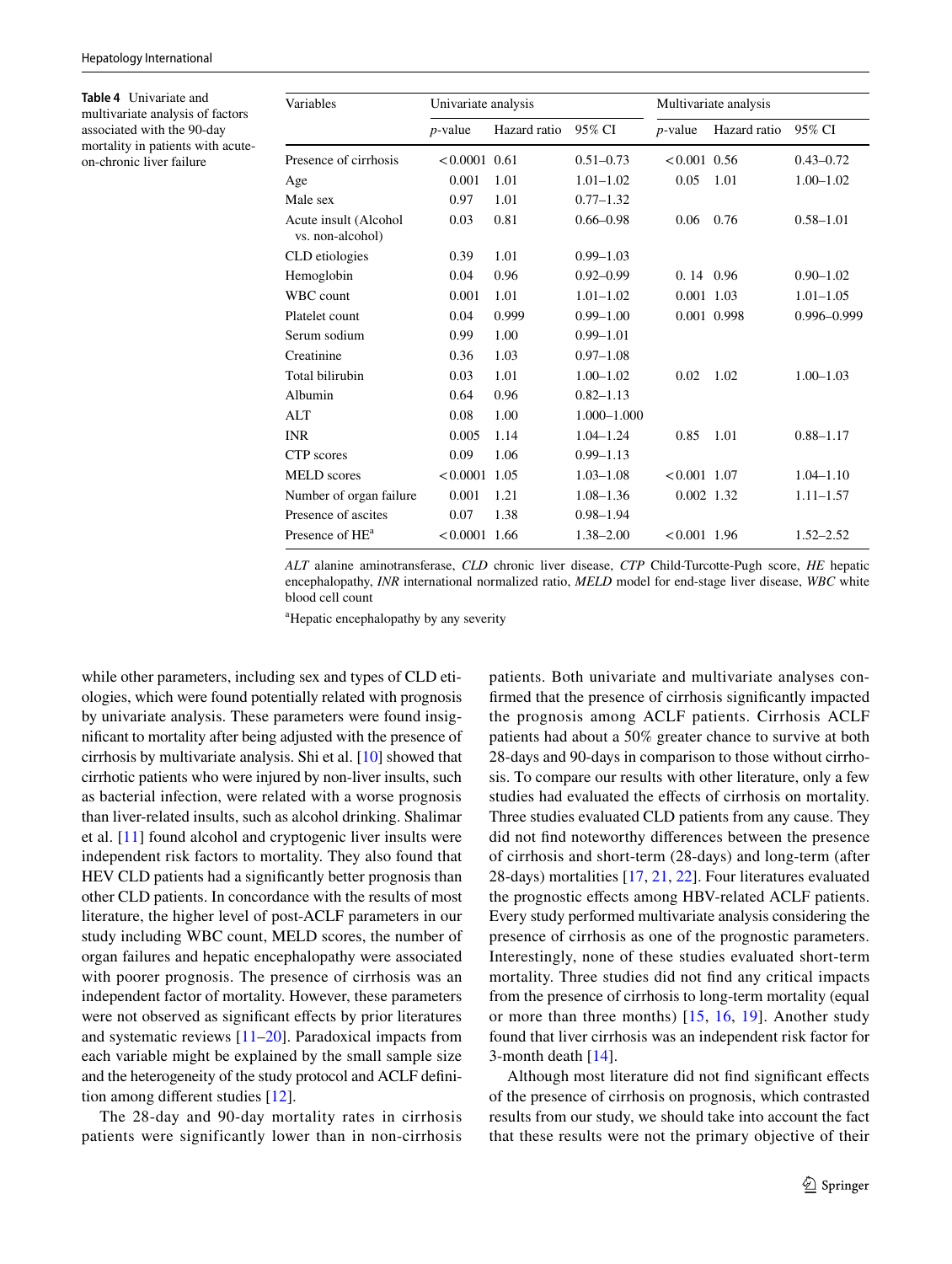studies, so the number of the study population might be too small to discriminate the efect of cirrhosis on mortality. The signifcant impact of the presence of cirrhosis was consistently observed from every evaluation in our study, in which the study protocol was specifcally generated. Moreover, our database was relatively large and enrolled diverse participants from various countries and ethnicities. This was the strength of our study, reassuring that the presence of cirrhosis infuenced ACLF prognosis particularly in patients who had alcohol-related liver disease.

Systemic infammatory response after liver injury is a major contributing mechanism in the pathogenesis of ACLF. There are two types of triggers that are able to stimulate infammatory responses. Exogenous triggers, such as bacterial infection stimulate diferent types of infammatory cells and cytokine pathways that give rise to infammation. Endogenous triggers originating from necrotic hepatocytes and products from extracellular matrix breakdown induce infammation to promote tissue restoration. Two types of inducers act synergistically in response to the liver injury to stimulate infammatory cascade and repair mechanisms; however, excessive inflammation could adversely bring about organ failure and death [[23\]](#page-12-4). Besides the inappropriate immune response after liver injury, gut dysbiosis and bacterial translocation found in many CLD situations also play a role in the development of ACLF. They additionally activate infammatory responses and interact with the precipitated-infammatory cascade. As a result, the infammatory response that was already dysregulated would be more heavily damaged [[5](#page-11-6), [6](#page-11-7), [24](#page-12-5)].

Two possible reasons might explain why patients with non-cirrhosis had a worse prognosis than patients with cirrhosis after ACLF development in alcohol-related liver disease. First, non-cirrhosis had a more inappropriate and exaggerated immune response than cirrhosis. Although ACLF patients did not have cirrhosis, they still developed systemic infammation, which repetitively or continuously provoked an immune response. The study showed that white blood cell count was higher in alcoholic CLD patients with non-cirrhosis, demonstrating a higher degree of systemic infammatory response. Additionally, patients with non-cirrhosis had more cerebral, coagulation, renal, and circulatory failure than patients with cirrhosis. Systemic infammation is a distinct characteristic of ACLF, and it is signifcantly more prevalent in alcoholic liver disease-ACLF [\[25–](#page-12-6)[27](#page-12-7)]. An alteration in intestinal microbiomes, which is the supported mechanism of ACLF, was also observed in patients with non-cirrhosis CLD and alcohol-related liver disease by many recent literatures [[28–](#page-12-8)[30\]](#page-12-9). Increasing evidence of an imbalance of gut microbiota and bacterial translocation was frequently found in alcoholic CLD [\[31–](#page-12-10)[33](#page-12-11)]. These might be the possible explanations for why non-cirrhosis had a poorer prognosis in patients with alcoholic CLD. However,

we have no data on the infammatory parameters in both groups of ACLF, and this hypothesis needs further studies to confrm. Second, the limitation of ACLF defnition, patients with decompensated cirrhosis who were likely to have poorer outcomes, had been excluded. These might lead to the lower mortality in ACLF patients who had the background of liver cirrhosis.

Our study demonstrated that although non-cirrhosis CLD patients had a lower chance of liver-related complications, they were equally or at higher risk of poor outcome in cases with complications than patients with cirrhosis. While most physicians focused their concerns on cirrhosis patients, we recommended increasing the level of attention to CLD patients particularly alcoholic CLD. At ACLF presentation, non-cirrhosis patients should be concerned that they might have serious systemic infammation. We encourage including the presence of cirrhosis with the type and number of organ failures at an initial evaluation for severity grading.

Our study had some limitations. First, there was marked heterogeneity in treatment protocols between each institution. We did not include treatment efects, particularly liver transplantation, in prognosis assessment. In addition, only a small number of patients  $(0.8\%, n=13)$  underwent liver transplantation, resulting in difficulty in analyzing its relation with prognostic outcomes. Second, we did not collect and compare infammatory biomarkers between cirrhosis and non-cirrhosis ACLF patients to confrm our hypothesis. Hence, we suggest collecting infammatory biomarkers for future research, which might help establish the hypothesis of the exaggerated infammation and identify correlations with prognosis.

## **Conclusion**

Baseline cirrhosis in ACLF patients should be thoroughly evaluated. Non-cirrhotic patients with alcoholic CLD who developed ACLF were associated with higher 28-day and 90-day mortality rates, which might indicate the state of overwhelming infammation and need closed monitoring, not lesser than patients with cirrhosis.

**Supplementary Information** The online version contains supplementary material available at<https://doi.org/10.1007/s12072-021-10266-8>.

**Acknowledgements** We would like to thank Pornthip Sinthavanuruk and Sranya Phaisawang, Research Afairs, Chulalongkorn University, Bangkok, Thailand, for their support in editing the English of the manuscript.

**Author contributions** Conceptualization: Kessarin Thanapirom, Sombat Treeprasertsuk, Tongluk Teerasarntipan, Shiv Kumar Sarin; methodology: Kessarin Thanapirom, Sombat Treeprasertsuk, Tongluk Teerasarntipan, Shiv Kumar Sarin; formal analysis and investigation: Kessarin Thanapirom, Sombat Treeprasertsuk, Tongluk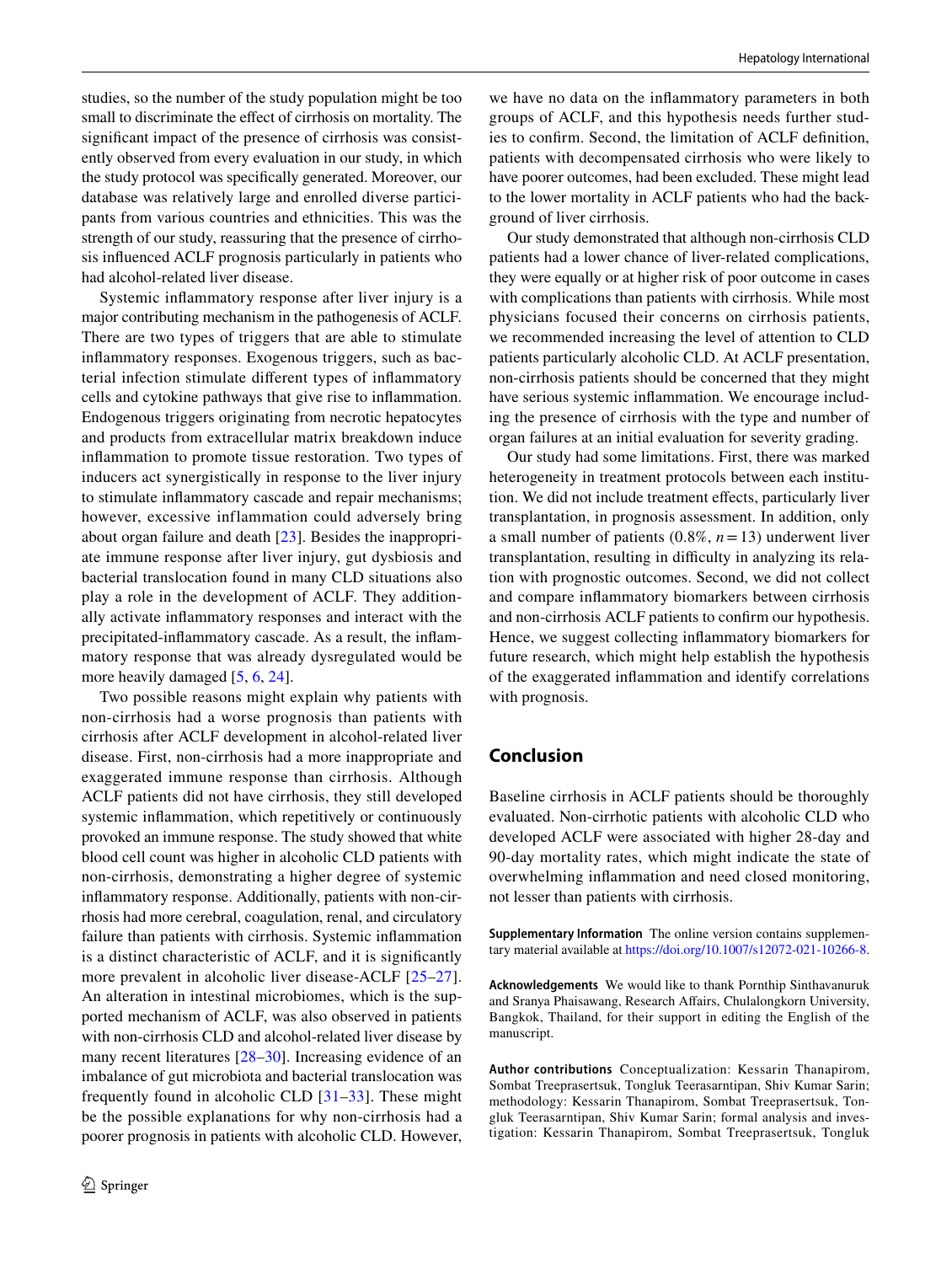Teerasarntipan; writing—original draft preparation: Kessarin Thanapirom; writing—review and editing: Sombat Treeprasertsuk; funding acquisition: Sombat Treeprasertsuk; resources: Kessarin Thanapirom, Tongluk Teerasarntipan, Sombat Treeprasertsuk, Ashok Choudhury, Manoj K Sahu, Rakhi Maiwall, Viniyendra Pamecha, Richard Moreau, Mamun Al Mahtab, Yogesh Kumar Chawla, Harshad Devarbhavi, Chen Yu, Qin Ning, Deepak Amarapurkar, Chundamannil E. Eapen, Saeed Sadiq Hamid, Amna Subhan Butt, Dong Joon Kim, Guan H. Lee, Ajit Sood, Laurentious A. Lesmana, Zaigham Abbas, Gamal Shiha, Diana A Payawal, Man-Fung Yuen, Albert Chan, George Lau, Jidong Jia, Salimur Rahman, Barjesh C Sharma, Osamu Yokosuka, Shiv Kumar Sarin; Supervision: Sombat Treeprasertsuk, Shiv Kumar Sarin. All authors have reviewed and agreed the fnal version.

**Funding** This study was supported by Ratchadaphiseksomphot Endowment Fund of hepatic fbrosis and cirrhosis research unit, Chulalongkorn University: GRU 6105530009–1 (Dr. Kessarin Thanapirom), the Liver Research Unit of the Faculty of Medicine, Chulalongkorn University (Prof. Sombat Treeprasertsuk), and the Fatty Liver Unit, Division of Gastroenterology.

#### **Declarations**

**Conflict of interest** Kessarin Thanapirom, Tongluk Teerasarntipan, Sombat Treeprasertsuk, Ashok Choudhury, Manoj K Sahu, Rakhi Maiwall, Viniyendra Pamecha, Richard Moreau, Mamun Al Mahtab, Yogesh Kumar Chawla, Harshad Devarbhavi, Chen Yu, Qin Ning, Deepak Amarapurkar, Chundamannil E. Eapen, Saeed Sadiq Hamid, Amna Subhan Butt, Dong Joon Kim, Guan H. Lee, Ajit Sood, Laurentious A. Lesmana, Zaigham Abbas, Gamal Shiha, Diana A Payawal , Man-Fung Yuen, Albert Chan, George Lau, Jidong Jia, Salimur Rahman, Barjesh C Sharma, Osamu Yokosuka, Shiv Kumar Sarin have nothing to disclose.

**Ethical approval** Ethical approval was approved by the Institutional Review Board of the Faculty of Medicine, Chulalongkorn University (IRB No. 330/59) and individual centers of recruitment.

**Collaborators** The following members of the DUCA group were collaborators in this study: Shiv Kumar Sarin, Ashok Choudhury, Manoj K. Sharma1,Rakhi Maiwall1 (Department of Hepatology, Institute of Liver and Biliary Sciences, New Delhi 110070, India); Mamun Al Mahtab, Salimur Rahman (Department of Hepatology, Bangabandhu Sheikh Mujib Medical University, Dhaka, Bangladesh); Sanjiv Saigal, Neeraj Saraf, A. S. Soin (Department of Hepatology, Medanta The Medicity, Gurgaon, India); Harshad Devarbhavi (Department of Internal Medicine, Hallym University College of Medicine, Seoul, South Korea); Dong Joon Kim (Department of Internal Medicine, Hallym University College of Medicine, Seoul, South Korea); R. K. Dhiman, Ajay Duseja, Sunil Taneja (Department of Hepatology, PGIMER, Chandigarh, India); C. E. Eapen, Ashish Goe (Department of Hepatology, CMC, Vellore, India); Q. Ning (Institute and Department of Infectious Disease, Tongji Hospital, Tongji Medical College, Huazhong University of Science and Technology, Wuhan, China); Tao Chen (Translational Hepatology Institute Capital Medical University, Beijing You'an Hospital, Beijing, China); Ke Ma (Institute and Department of Infectious Disease, Tongji Hospital, Tongji Medical College, Huazhong University of Science and Technology, Wuhan, China); Z. Duan, Chen Yu (Translational Hepatology Institute Capital Medical University, Beijing You'an Hospital, Beijing, China); Sombat Treeprasertsuk (Department of Medicine, Chulalongkorn University, Bangkok, Thailand); S. S. Hamid, Amna S. Butt, Wasim Jafri (Department of Medicine, Aga Khan University Hospital, Karachi, Pakistan): Akash Shukla (Department of Gastroenterology, Lokmanya Tilak Municipal General Hospital and Lokmanya Tilak Municipal Medical College, Sion, Mumbai,

India); Vivek Saraswat (Department of Gastroenterology, SGPGIMS, Lucknow, India); Soek Siam Tan (Department of Medicine, Hospital Selayang, Bata Caves, Selangor, Malaysia); Ajit Sood, Vandana Midha, Omesh Goyal (Department of Gastroenterology, DMC, Ludhiana, India), Hasmik Ghazinyan (Department of Hepatology, Nork Clinical Hospital of Infectious Disease, Yerevan, Armenia), Anil Arora (Department of Gastroenterology and Hepatology, Sir Ganga Ram Hospital and GRIPMER, New Delhi, Delhi, India), Jinhua Hu (Department of Medicine, 302 Millitary Hospital, Beijing, China); Manoj Sahu (Department of Gastroenterology and Hepatology Sciences, IMS & SUM Hospital,Bhubaneswar, Odisha, India); P. N. Rao (Asian Institute of Gastroenterology, Hyderabad, India); Guan H. Lee, Seng G. Lim (Division of Gastroenterology and Hepatology, Department of Medicine, National University Health System, Singapore, Singapore); Laurentius A. Lesmana, Cosmas Rinaldi Lesmana (Digestive Disease and GI Oncology Centre, Medistra Hospital, Jakarta, Indonesia); Samir Shah (Department of Hepatology, Global Hospitals, Mumbai, India); V. G. Mohan Prasad (Department of Gastroenterology, VGM Hospital, Coimbatore, India); Diana A. Payawal (Fatima University Medical Center Manila, Manila, Philippines); Zaigham Abbas (Department of Medicine, Ziauddin University Hospital, Karachi, Pakistan); A. Kadir Dokmeci (Department of Medicine, Ankara University School of Medicine, Ankara, Turkey); Jose D. Sollano, Gian Carpio (Department of Medicine, University of Santo Tomas, Manila, Philippines); Ananta Shresta (Department of Hepatology, Foundation Nepal Sitapaila Height, Kathmandu, Nepal); G. K. Lau (Department of Medicine, Humanity and Health Medical Group, New Kowloon, Hong Kong, China); ·Md. Fazal Karim (Department of Hepatology, Sir Salimullah Medical College, Dhaka, Bangladesh); Gamal Shiha (Egyptian Liver Research Institute And Hospital, Cairo, Egypt); Rino Gani, Kemal Fariz Kalista (Division of Hepatobiliary, Department of Internal Medicine, Faculty of Medicine, Cipto Mangunkusumo Hospital, Universitas Indonesia, Jakarta, Indonesia); Man-Fung Yuen (Department of Medicine, Queen Mary Hospital Hong Kong, The University ofHong Kong, Hong Kong, China); Seema Alam, Rajeev Khanna, Vikrant Sood, Bikrant Bihari Lal (Department of Pediatric Hepatology, Institute of Liver and Biliary Sciences, NewDelhi, Delhi, India; Viniyendra Pamecha (Department of Hepatobilliary Pancreatic Surgery and Liver Transplant, Institute of Liver and Biliary Sciences, New Delhi, Delhi, India); Ankur Jinda (Department of Medicine, Aga Khan University Hospital, Karachi, Pakistan); V. Rajan, Vinod Arora (Department of Hepatology, Institute of Liver and Biliary Sciences, New Delhi 110070, India); Osamu Yokosuka (Professor Emeritus, Chiba University, Chiba, Japan); Madunil A. Niriella (Department of Medicine, University of Kelaniya, Ragama, Sri Lanka); Hai Li (Department of Gastroenterology, Ren Ji Hospital, School of Medicine, Shanghai Jiao Tong University, Shanghai, China); Xiaolong Qi (CHESS Frontier Center, The First Hospital of Lanzhou University, Lanzhou University, Lanzhou, China); Atsushi Tanaka (Department of Medicine, Tokyo University School of Medicine, Tokyo, Japan); Satoshi Mochida (Department of Gastroenterology and Hepatology, Faculty of Medicine, Saitama Medical University, Saitama, Japan); Dominic Ray Chaudhuri, Ed Gane (New Zealand Liver Transplant Unit, Auckland Hospital, Auckland, New Zealand); Khin Maung Win (Yangon GI and Liver Centre, Pabedan, Yangon, Myanmar); Wei Ting Chen (Division of Hepatology, Department of Gastroenterology and Hepatology, ChangGung Medical Foundation, Linkou Chang Gung Memorial Hospital, Taoyuan, Taiwan); Mohd. Rela (Department of Liver Transplant Surgery, Dr. Rela Institute and Medical Centre, Chennai, India); Dharmesh Kapoor (Department of Hepatology, Global Hospitals, Mumbai, India); Amit Rastogi (Department of Hepatology, Medanta The Medicity, Gurgaon, India); Pratibha Kale (Department of Microbiology, Institute of Liver and Biliary Sciences, New Delhi, Delhi, India); Archana Rastogi, Chhagan Bihari Sharma (Department of Pathology, Institute of Liver and Biliary Sciences, New Delhi, Delhi, India); Meenu Bajpai (Department of Immunohematology and Transfusion Medicine, Institute of Liverand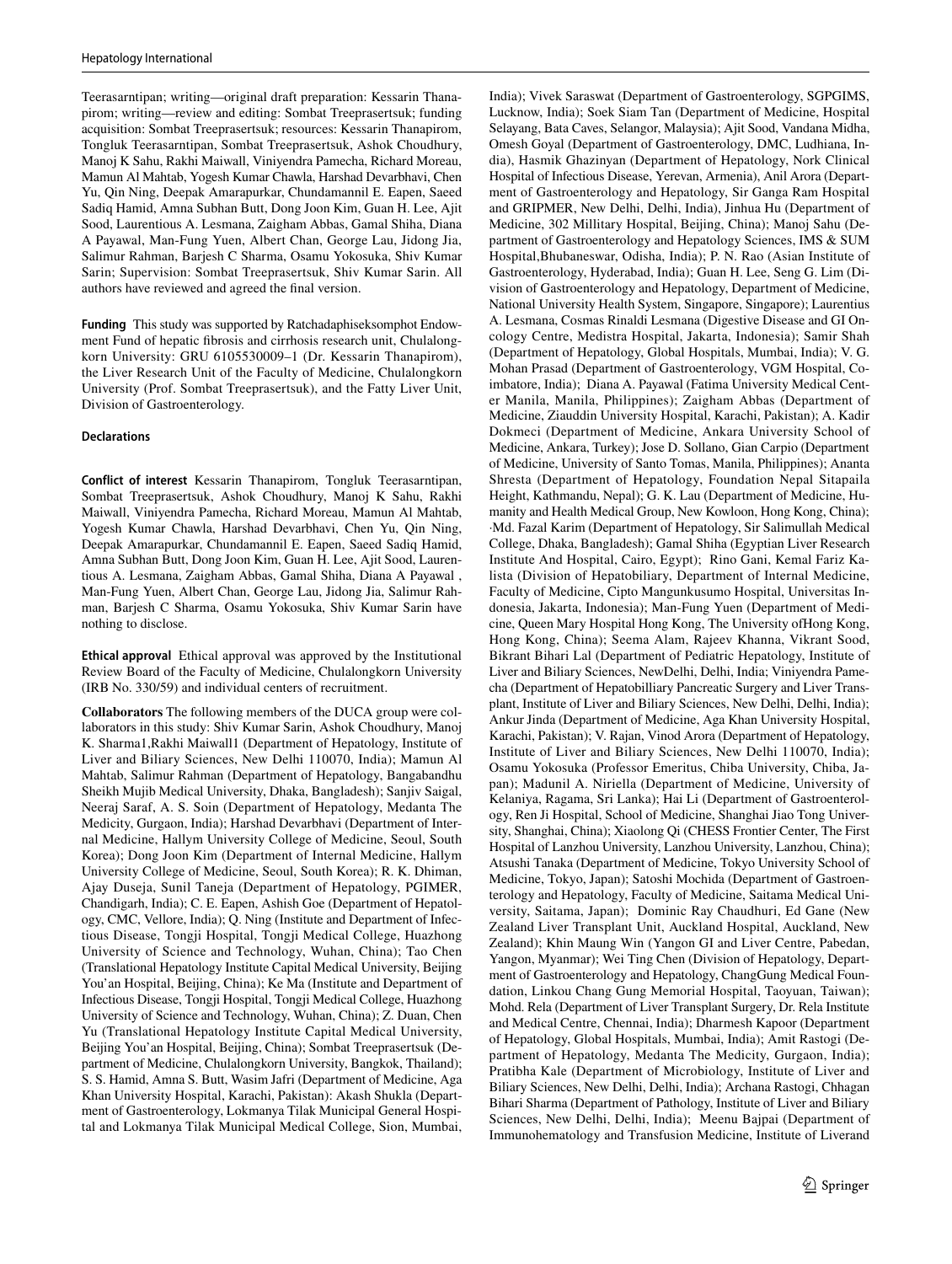Biliary Sciences, New Delhi, Delhi, India); Virender Singh, Madhumita Premkumar (Department of Hepatology, PGIMER, Chandigarh, India); Sudhir Sudhir · A. Olithselvan (Division of Liver Transplantation and Hepatology, Manipal Hospitals, Bangalore, India); Cyriac Abby Philips (The Liver Unit, Cochin Gastroenterology Group, Ernakulam Medical Centre, Kochi, India); Anshu Srivastava, Surender K. Yachha (Department of Pediatric Gastroenterology, SGPGIMS, Lucknow, India); Zeeshan Ahmad Wani (Noora Hospital in Srinagar, Shrinagar, India); B. R. Thapa (Department of Gastroenterology and Pediatric Gastroenterology, PGIMER, Chandigarh, India); Anoop Saraya, Shalimar (Department of Gastroenterology and Human Nutrition, AIIMS, New Delhi, India); Ashish Kumar (Department of Gastroenterology and Hepatology, Sir Ganga Ram Hospital and GRIP-MER, New Delhi, Delhi, India); Manav Wadhawan (Department of Gastroenterology, Hepatology and Liver Transplant, B L K Hospital, New Delhi, India); Subash Gupta (Centre for Liver and Biliary Science, Max Hospital, New Delhi, India); Kaushal Madan (Department of Gastroenterology, Hepatology and Liver Transplant, Max Hospital, New Delhi, India); Puja Sakhuja (Department of Pathology, GB Pant Hospital, New Delhi, India); Vivek Vij (Department of Liver Transplant and Hepatobilliary Surgery, Fortis Hospital, New Delhi, India);Barjesh C. Sharma (Department of Gastroenterology, GB Pant Hospital, New Delhi, India); Hitendra Garg, Vishal Garg (Department of Gastroenterology, Hepatology and Liver Transplant, Apollo Hospital, New Delhi, India); Chetan Kalal (Department of Hepatology, Sir H N Reliance Hospital and Research Centre, Mumbai, India); Lovkesh Anand (Department of Gastroenterology and Hepatology, Narayana Hospital, Gurugram, India); Tanmay Vyas (Department of Hepatology, Parimal Multi-Speciality Hospital, Ahmedabad, India); Rajan P. Mathur (Department of Nephrology, Institute of Liver and Biliary Sciences, New Delhi, India); Guresh Kumar, Priyanka Jain, Samba Siva Rao Pasupuleti (Department of Statistics and Clinical Research, Institute of Liver and Biliary Sciences, New Delhi, India); Yogesh K. Chawla (Department of Hepatology and Gastroenterology, Kalinga Institute of Med Sciences, KIIT University, Bhubaneswar, India); Abhijit Chowdhury (Department of Hepatology, Institute of Post Graduate Medical Education and Research, Kolkata, India); Shahinul Alam (Department of Hepatology, Bangabandhu Sheikh Mujib Medical University, Dhaka, Bangladesh); Do Seon Song, Jin Mo Yang (Department of Internal Medicine, College of Medicine, The Catholic University of Korea, Seoul, South Korea); Eileen L. Yoon (Department Of Internal Medicine, Inje University College of Medicine, Busan, South Korea).

#### **Consent to participate** Not applicable.

**Consent to publish** Not applicable.

**Open Access** This article is licensed under a Creative Commons Attribution 4.0 International License, which permits use, sharing, adaptation, distribution and reproduction in any medium or format, as long as you give appropriate credit to the original author(s) and the source, provide a link to the Creative Commons licence, and indicate if changes were made. The images or other third party material in this article are included in the article's Creative Commons licence, unless indicated otherwise in a credit line to the material. If material is not included in the article's Creative Commons licence and your intended use is not permitted by statutory regulation or exceeds the permitted use, you will need to obtain permission directly from the copyright holder. To view a copy of this licence, visit <http://creativecommons.org/licenses/by/4.0/>.

#### **References**

- <span id="page-11-0"></span>1. Gustot T, Fernandez J, Garcia E, et al. Clinical course of acute-onchronic liver failure syndrome and efects on prognosis. Hepatology 2015;6 2(1):243–252
- <span id="page-11-3"></span>2. Zheng YX, Zhong X, Li YJ, et al. Performance of scoring systems to predict mortality of patients with acute-on-chronic liver failure: a systematic review and meta-analysis. J Gastroenterol Hepatol 2017. (**Epub 2017/03/18**).
- <span id="page-11-4"></span>3. Antunes AG, Teixeira C, Vaz AM, et al. Comparison of the prognostic value of Chronic Liver Failure Consortium scores and traditional models for predicting mortality in patients with cirrhosis. Gastroenterol Hepatol 2017;40(4):276–285 (**Epub 2017/02/23**).
- <span id="page-11-5"></span>Sarin SK, Kedarisetty CK, Abbas Z, et al. Acute-on-chronic liver failure: consensus recommendations of the Asian Pacifc Association for the Study of the Liver (APASL) 2014. Hep Intl 2014;8(4):453–471 (**Epub 2015/07/24**).
- <span id="page-11-6"></span>5. Hernaez R, Sola E, Moreau R, et al. Acute-on-chronic liver failure: an update. Gut. 2017;66(3):541–53.
- <span id="page-11-7"></span>6. Sarin SK, Choudhury A. Acute-on-chronic liver failure: terminology, mechanisms and management. Nat Rev Gastroenterol Hepatol 2016;13(3):131–149 (**Epub 2016/11/02 2016/02/04**).
- <span id="page-11-1"></span>7. Sarin SK, Kumar A, Almeida JA, et al. Acute-on-chronic liver failure: consensus recommendations of the Asian Pacifc Association for the study of the liver (APASL). Hep Intl 2009;3(1):269–282 (**Epub 2009/08/12**).
- <span id="page-11-8"></span>8. Cholankeril G, Perumpail RB, Pham EA, et al. Nonalcoholic fatty liver disease: epidemiology, natural history, and diagnostic challenges. Hepatology (Baltimore, MD) 2016;64(3):954 (**Epub 2016/07/09**).
- <span id="page-11-2"></span>9. Setiawan VW, Stram DO, Porcel J, et al. Prevalence of chronic liver disease and cirrhosis by underlying cause in understudied ethnic groups: The multiethnic cohort. Hepatology (Baltimore, MD) 2016;64(6):1969–1977 (**Epub 2016/06/16**).
- <span id="page-11-9"></span>10. Shi Y, Yang Y, Hu Y, et al. Acute-on-chronic liver failure precipitated by hepatic injury is distinct from that precipitated by extrahepatic insults. Hepatology (Baltimore, MD) 2015;62(1):232–242 (**Epub 2015/03/25**).
- <span id="page-11-10"></span>11. Shalimar KD, Vadiraja PK, et al. Acute on chronic liver failure because of acute hepatic insults: etiologies, course, extrahepatic organ failure and predictors of mortality. J Gastroenterol Hepatol 2016;31(4):856–864 (**Epub 2015/11/01**).
- <span id="page-11-11"></span>12. Wlodzimirow KA, Eslami S, Abu-Hanna A, et al. A systematic review on prognostic indicators of acute on chronic liver failure and their predictive value for mortality. Liver Int 2013;33(1):40–52 (**Epub 2012/03/21**).
- 13. Dominguez C, Romero E, Graciano J, et al. Prevalence and risk factors of acute-on-chronic liver failure in a single center from Argentina. World J Hepatol 2016;8(34):1529–1534 (**Epub 2016/12/23**).
- <span id="page-11-15"></span>14. Sun QF, Ding JG, Xu DZ, et al. Prediction of the prognosis of patients with acute-on-chronic hepatitis B liver failure using the model for end-stage liver disease scoring system and a novel logistic regression model. J Viral Hepatitis 2009;16(7):464–470 (**Epub 2009/05/06**).
- <span id="page-11-13"></span>15. Zheng MH, Wu SJ, Shi KQ, et al. Conditional survival estimate of acute-on-chronic hepatitis B liver failure: a dynamic prediction based on a multicenter cohort. Oncotarget 2015;6(27):23261–23271 (**Epub 2015/07/28**).
- <span id="page-11-14"></span>16. Fan HL, Yang PS, Chen HW, et al. Predictors of the outcomes of acute-on-chronic hepatitis B liver failure. World J Gastroenterol 2012;18(36):5078–5083 (**Epub 2012/10/11**).
- <span id="page-11-12"></span>17. Shi Y, Zheng MH, Yang Y, et al. Increased delayed mortality in patients with acute-on-chronic liver failure who have prior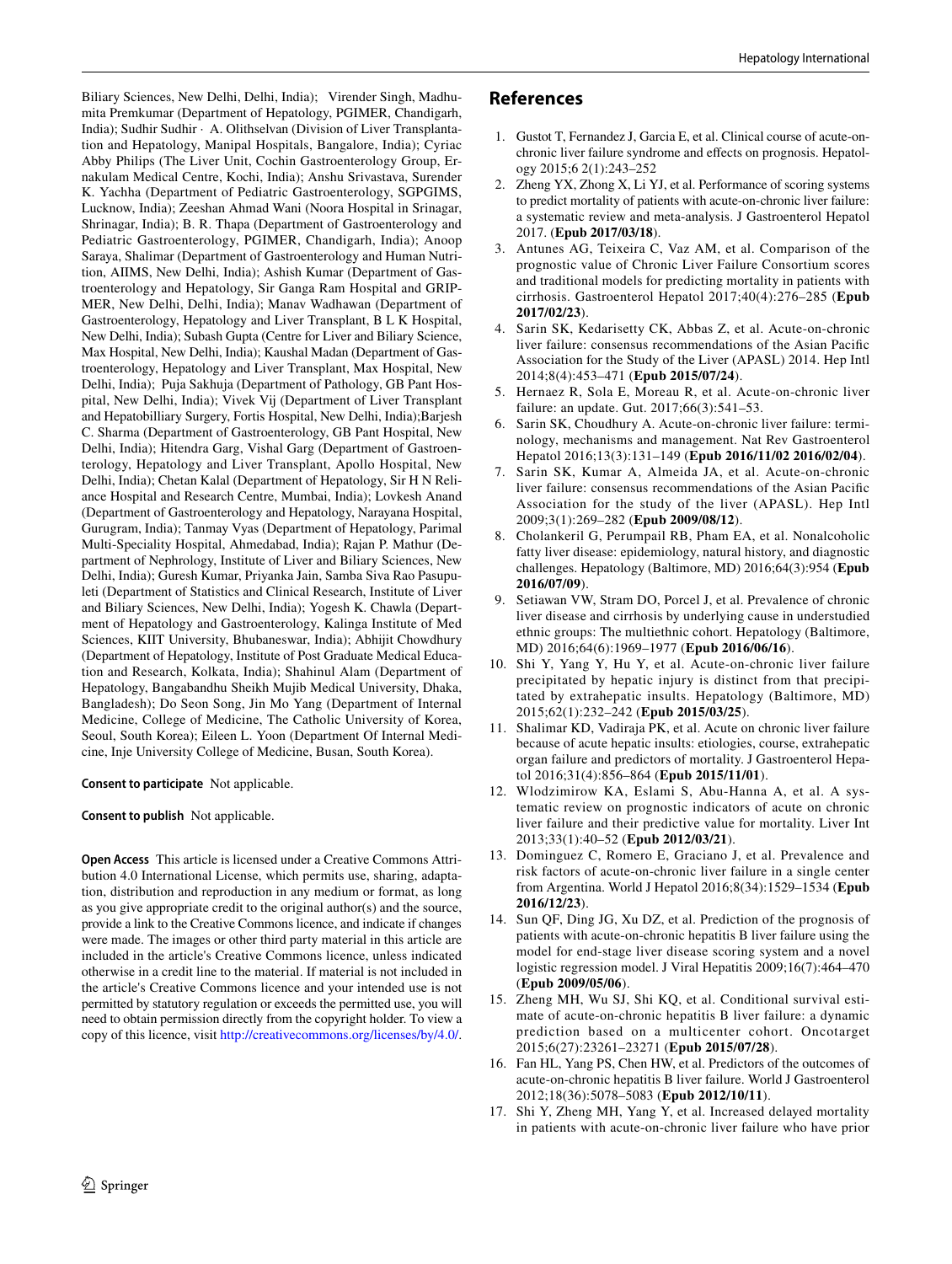decompensation. J Gastroenterol Hepatol 2015;30(4):712–718 (**Epub 2014/09/25**).

- 18. Zhang Q, Guo X, Zhao S, et al. Prognostic performance of clinical indices and model scorings for acute-on-chronic liver failure: a study of 164 patients. Exp Ther Med 2016;11(4):1348– 1354 (**Epub 2016/04/14**.)
- <span id="page-12-3"></span>19. Huang K, Hu JH, Wang HF, et al. Survival and prognostic factors in hepatitis B virus-related acute-on-chronic liver failure. World J Gastroenterol 2011;17(29):3448–3452 (**Epub 2011/08/31**).
- <span id="page-12-0"></span>20. Saraswat V, Singh SP, Duseja A, et al. Acute-on-chronic liver failure in India: the Indian National Association for Study of the Liver consortium experience. J Gastroenterol Hepatol 2016;31(10):1742–1749 (**Epub 2016/10/30**).
- <span id="page-12-1"></span>21. Hong YS, Sinn DH, Gwak GY, et al. Characteristics and outcomes of chronic liver disease patients with acute deteriorated liver function by severity of underlying liver disease. World J Gastroenterol 2016;22(14):3785–3792 (**Epub 2016/04/15**).
- <span id="page-12-2"></span>22. Kim TY, Song do S, Kim HY, et al. Characteristics and discrepancies in acute-on-chronic liver failure: need for a unifed defnition. PLoS One 2016;11(1):e014745 (**Epub 2016/01/21**).
- <span id="page-12-4"></span>23. Moreau R. The pathogenesis of ACLF: the infammatory response and immune function. Semin Liver Dis 2016;36(2):133–140 (**Epub 2016/05/14**).
- <span id="page-12-5"></span>24. Arroyo V, Moreau R, Kamath PS, et al. Acute-on-chronic liver failure in cirrhosis. Nat Rev Dis Primers 2016;2:16041 (**Epub 2016/06/10**).
- <span id="page-12-6"></span>25. Gustot T, Jalan R. Acute-on-chronic liver failure in patients with alcohol-related liver disease. J Hepatol 2019;70(2):319–327.
- 26. Jalan R, Stadlbauer V, Sen S, et al. Role of predisposition, injury, response and organ failure in the prognosis of patients with

acute-on-chronic liver failure: a prospective cohort study. Crit Care 2012;16(6):R227.

- <span id="page-12-7"></span>27. Michelena J, Altamirano J, Abraldes JG, et al. Systemic infammatory response and serum lipopolysaccharide levels predict multiple organ failure and death in alcoholic hepatitis. Hepatology (Baltimore, MD) 2015;62(3):762–772.
- <span id="page-12-8"></span>28. Li F, McClain CJ, Feng W. Microbiome dysbiosis and alcoholic liver disease(). Liver Res 2019;3(3–4):218–226
- 29. Dubinkina VB, Tyakht AV, Odintsova VY, et al. Links of gut microbiota composition with alcohol dependence syndrome and alcoholic liver disease. Microbiome 2017;5(1):141.
- <span id="page-12-9"></span>30. Bajaj JS. Alcohol, liver disease and the gut microbiota. Nat Rev Gastroenterol Hepatol 2019;16(4):235–246.
- <span id="page-12-10"></span>31. Llopis M, Cassard AM, Wrzosek L, et al. Intestinal microbiota contributes to individual susceptibility to alcoholic liver disease. Gut 2016;65(5):830–839 (**Epub 2015/12/09**).
- 32. Puri P, Liangpunsakul S, Christensen JE, et al. The circulating microbiome signature and inferred functional metagenomics in alcoholic hepatitis. Hepatology (Baltimore, MD) 2018;67(4):1284–1302.
- <span id="page-12-11"></span>33. Skinner C, Thompson AJ, Thursz MR, et al. Intestinal permeability and bacterial translocation in patients with liver disease, focusing on alcoholic aetiology: methods of assessment and therapeutic intervention. Ther Adv Gastroenterol 2020;13:1756284820942616.

**Publisher's Note** Springer Nature remains neutral with regard to jurisdictional claims in published maps and institutional affiliations.

## **Authors and Afliations**

Kessarin Thanapirom<sup>1,2</sup> [·](http://orcid.org/0000-0001-6459-8329) Tongluk Teerasarntipan<sup>1</sup> · Sombat Treeprasertsuk<sup>1</sup> <sup>1</sup> · Ashok Choudhury<sup>3</sup> · Manoj K. Sahu<sup>4</sup> · Rakhi Maiwall<sup>5</sup> · Viniyendra Pamecha<sup>6</sup> · Richard Moreau<sup>7,8,9,10</sup> · Mamun Al Mahtab<sup>11</sup> · Yogesh Kumar Chawla<sup>12</sup> · Harshad Devarbhavi<sup>13</sup> · Chen Yu<sup>14</sup> · Qin Ning<sup>15</sup> · Deepak Amarapurkar<sup>16</sup> · **Chundamannil E. Eapen17 · Saeed Sadiq Hamid18 · Amna Subhan Butt18 · Dong Joon Kim19 · Guan H. Lee20 ·**  Ajit Sood<sup>21</sup> · Laurentious A. Lesmana<sup>22</sup> · Zaigham Abbas<sup>23</sup> · Gamal Shiha<sup>24</sup> · Diana A. Payawal<sup>25</sup> · Man-Fung Yuen<sup>26</sup> · **Albert Chan26 · George Lau27 · Jidong Jia28 · Salimur Rahman11 · Barjesh C. Sharma29,30 · Osamu Yokosuka31 · Shiv Kumar Sarin32 · The APASL ACLF Working Party**

- $1$  Division of Gastroenterology, Department of Medicine, Faculty of Medicine, Thai Red Cross, King Chulalongkorn Memorial Hospital, Chulalongkorn University, Pathumwan, Bangkok, Thailand
- <sup>2</sup> Liver Fibrosis and Cirrhosis Research Unit, Chulalongkorn University, Bangkok, Thailand
- Department of Hepatology, Institute of Liver and Biliary Sciences, New Delhi, India
- <sup>4</sup> IMS &SUM Hospital, Bhubaneswar, Odisha, India
- <sup>5</sup> Department of Hepatology, Institute of Liver and Biliary Sciences, D-1, Vasant Kunj, New Delhi, India
- <sup>6</sup> Department of Liver Transplantation and Hepato Pancreatico Biliary Surgery, Institute of Liver and Biliary Sciences, New Delhi, India
- <sup>7</sup> EF Clif, EASL-CLIF Consortium and Grifols Chair, Barcelona, Spain
- <sup>8</sup> Inserm, U1149, Centre de Recherche Sur L'Infammation (CRI),, Paris, France
- <sup>9</sup> UMRS1149, Université de Paris, Paris, France
- <sup>10</sup> Service d'Hépatologie, Hôpital Beaujon, Assistance Publique-Hôpitaux de Paris, Clichy, France
- <sup>11</sup> Bangabandhu Sheikh Mujib Medical University, Dhaka, Bangladesh
- <sup>12</sup> PGIMER, Chandigarh, India
- <sup>13</sup> St John's Medical College, Bangalore, India
- <sup>14</sup> Beijing Youan Hospital and Translational Hepatology Institute, Beijing, China
- <sup>15</sup> Tongji Hospital, Tongji Medical College, Wuhan, China
- <sup>16</sup> Department of Gastroenterology, Bombay Hospital and Medical Research Centre, Mumbai, India
- <sup>17</sup> CMC, Vellore, India